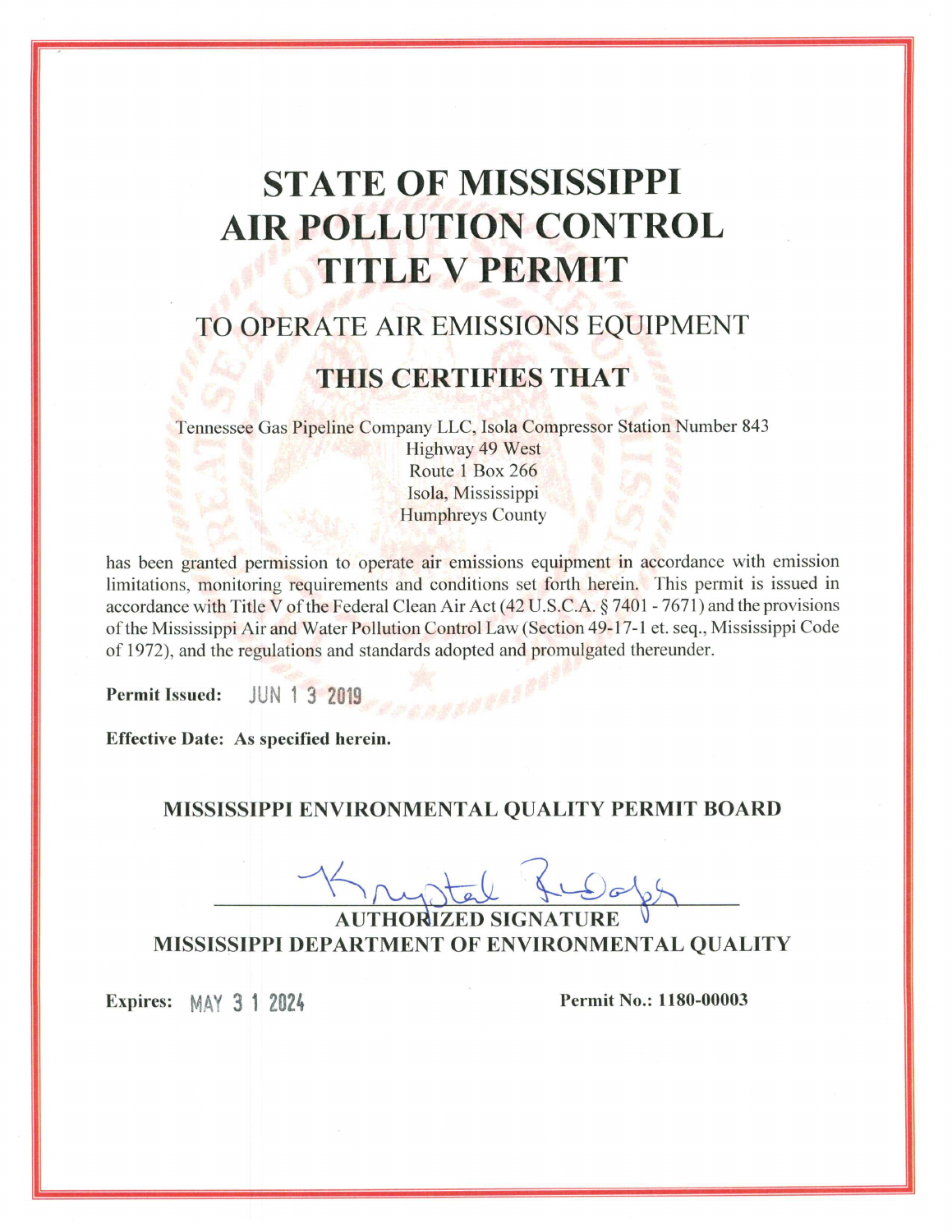## **TABLE OF CONTENTS**

| <b>SECTION 1.</b> |                                                       |  |
|-------------------|-------------------------------------------------------|--|
| <b>SECTION 2.</b> |                                                       |  |
| <b>SECTION 3.</b> |                                                       |  |
| <b>SECTION 4.</b> |                                                       |  |
| <b>SECTION 5.</b> | MONITORING, RECORDKEEPING & REPORTING REQUIREMENTS 22 |  |
| <b>SECTION 6.</b> |                                                       |  |
|                   |                                                       |  |

## **APPENDIX A LIST OF ABBREVIATIONS USED IN THIS PERMIT**

### **APPENDIX B LIST OF REGULATIONS REFERENCED IN THIS PERMIT**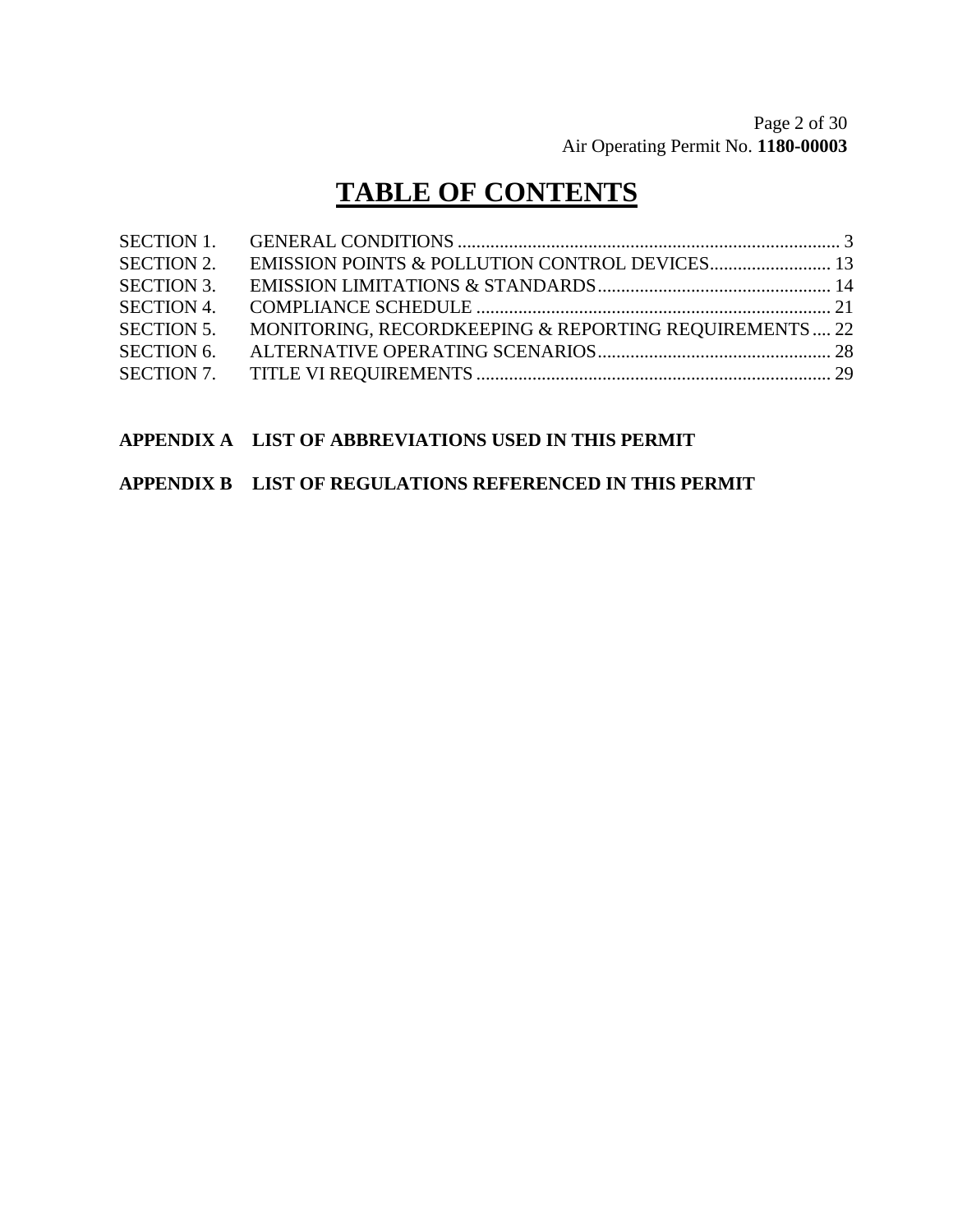## SECTION 1. GENERAL CONDITIONS

1.1 The permittee must comply with all conditions of this permit. Any permit noncompliance constitutes a violation of the Federal Act and is grounds for enforcement action; for permit termination, revocation and reissuance, or modification; or for denial of a permit renewal application.

(Ref.: 11 Miss. Admin. Code Pt. 2, R. 6.3.A(6)(a).)

1.2 It shall not be a defense for a permittee in an enforcement action that it would have been necessary to halt or reduce the permitted activity in order to maintain compliance with the conditions of this permit.

(Ref.: 11 Miss. Admin. Code Pt. 2, R. 6.3.A(6)(b).)

1.3 This permit and/or any part thereof may be modified, revoked, reopened, and reissued, or terminated for cause. The filing of a request by the permittee for a permit modification, revocation and reissuance, or termination, or of a notification of planned changes or anticipated noncompliance does not stay any permit condition.

(Ref.: 11 Miss. Admin. Code Pt. 2, R. 6.3.A(6)(c).)

- 1.4 Prior to its expiration, this permit may be reopened in accordance with the provisions listed below.
	- (a) This permit shall be reopened and revised under any of the following circumstances:
		- (1) Additional applicable requirements under the Federal Act become applicable to a major Title V source with a remaining permit term of 3 or more years. Such a reopening shall be completed no later than 18 months after promulgation of the applicable requirement. No such reopening is required if the effective date of the requirement is later than the date on which the permit is due to expire, unless the original permit or any of its terms and conditions has been extended.
		- (2) Additional requirements (including excess emissions requirements) become applicable to an affected source under the acid rain program. Upon approval by the Administrator, excess emissions offset plans shall be deemed to be incorporated into the permit.
		- (3) The Permit Board or EPA determines that the permit contains a material mistake or that inaccurate statements were made in establishing the emission standards or other terms or conditions of the permit.
		- (4) The Administrator or the Permit Board determines that the permit must be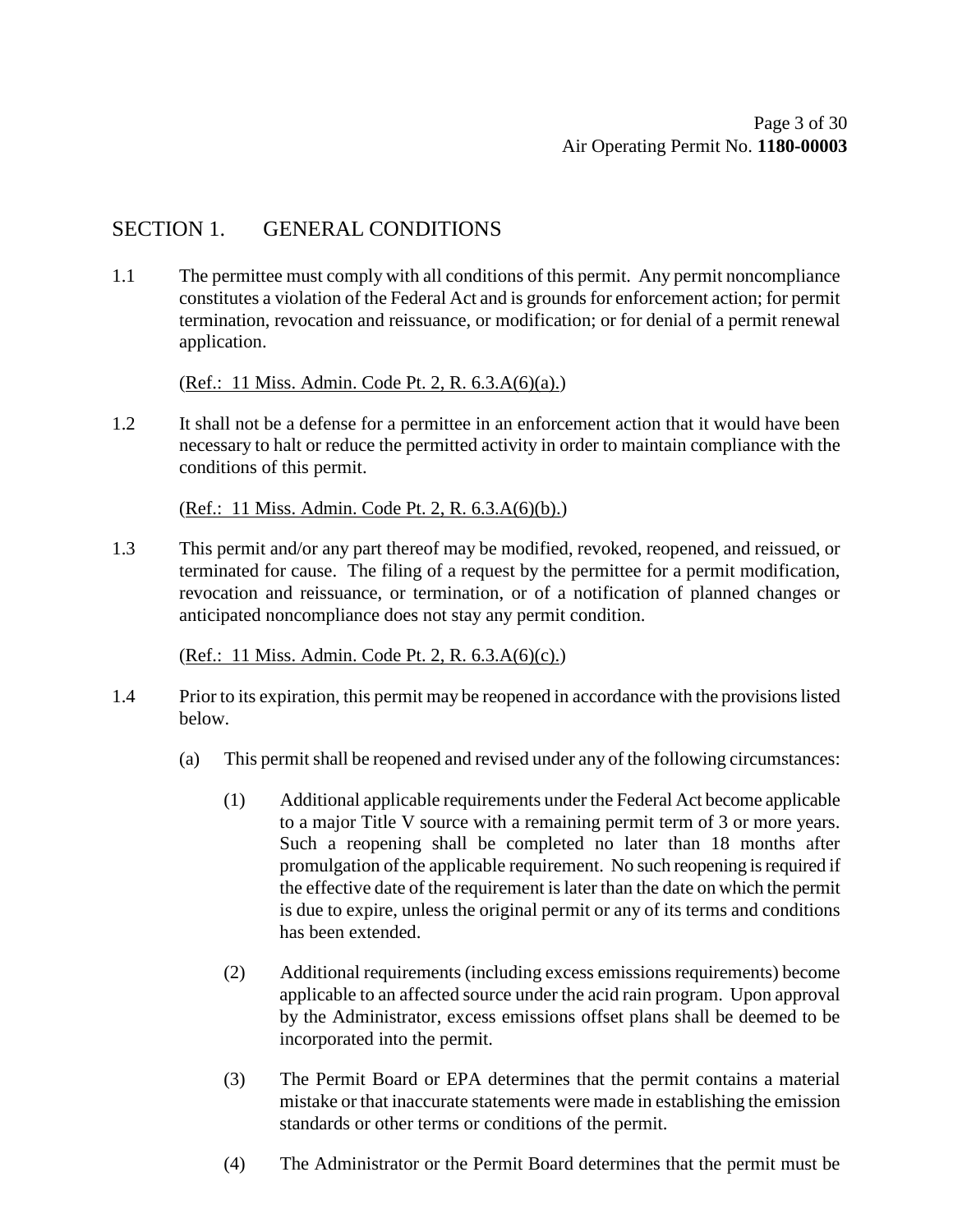revised or revoked to assure compliance with the applicable requirements.

- (b) Proceedings to reopen and issue this permit shall follow the same procedures as apply to initial permit issuance and shall only affect those parts of the permit for which cause to reopen exists. Such reopening shall be made as expeditiously as practicable.
- (c) Reopenings shall not be initiated before a notice of such intent is provided to the Title V source by the DEQ at least 30 days in advance of the date that the permit is to be reopened, except that the Permit Board may provide a shorter time period in the case of an emergency.

### (Ref.: 11 Miss. Admin. Code Pt. 2, R. 6.4.G.)

1.5 The permittee shall furnish to the DEQ within a reasonable time any information the DEQ may request in writing to determine whether cause exists for modifying, revoking and reissuing, or terminating the permit or to determine compliance with the permit. Upon request, the permittee shall also furnish to the DEQ copies of records required to be kept by the permittee or, for information to be confidential, the permittee shall furnish such records to DEQ along with a claim of confidentiality. The permittee may furnish such records directly to the Administrator along with a claim of confidentiality.

(Ref.: 11 Miss. Admin. Code Pt. 2, R. 6.3.A(6)(e).)

1.6 This permit does not convey any property rights of any sort, or any exclusive privilege.

(Ref.: 11 Miss. Admin. Code Pt. 2, R. 6.3.A(6)(d).)

1.7 The provisions of this permit are severable. If any provision of this permit, or the application of any provision of this permit to any circumstances, is challenged or held invalid, the validity of the remaining permit provisions and/or portions thereof or their application to other persons or sets of circumstances, shall not be affected thereby.

(Ref.: 11 Miss. Admin. Code Pt. 2, R. 6.3.A(5).)

- 1.8 The permittee shall pay to the DEQ an annual permit fee. The amount of fee shall be determined each year based on the provisions of regulated pollutants for fee purposes and the fee schedule specified in the Commission on Environmental Quality's order which shall be issued in accordance with the procedure outlined in Regulation 11 Miss. Admin. Code Pt. 2, Ch. 6.
	- (a) For purposes of fee assessment and collection, the permittee shall elect for actual or allowable emissions to be used in determining the annual quantity of emissions unless the Commission determines by order that the method chosen by the applicant for calculating actual emissions fails to reasonably represent actual emissions. Actual emissions shall be calculated using emission monitoring data or direct emissions measurements for the pollutant(s); mass balance calculations such as the amounts of the pollutant(s) entering and leaving process equipment and where mass balance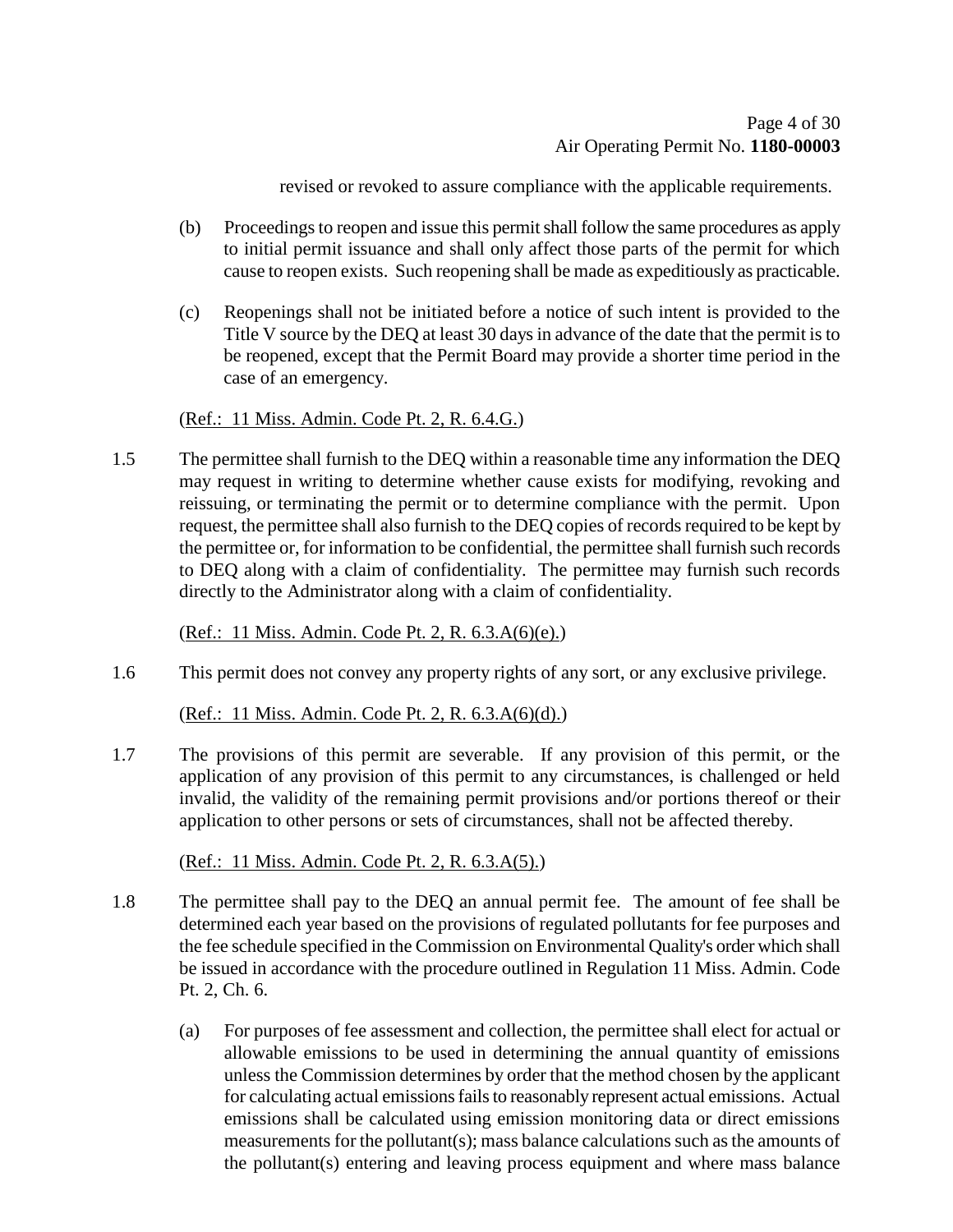calculations can be supported by direct measurement of process parameters, such direct measurement data shall be supplied; published emission factors such as those relating release quantities to throughput or equipment type (e.g., air emission factors); or other approaches such as engineering calculations (e.g., estimating volatilization using published mathematical formulas) or best engineering judgments where such judgments are derived from process and/or emission data which supports the estimates of maximum actual emission.

(Ref.: 11 Miss. Admin. Code Pt. 2, R. 6.6.A(2).)

(b) If the Commission determines that there is not sufficient information available on a facility's emissions, the determination of the fee shall be based upon the permitted allowable emissions until such time as an adequate determination of actual emissions is made. Such determination may be made anytime within one year of the submittal of actual emissions data by the permittee.

(Ref.: 11 Miss. Admin. Code Pt. 2, R. 6.6.A(2).)

(c) If at any time within the year the Commission determines that the information submitted by the permittee on actual emissions is insufficient or incorrect, the permittee will be notified of the deficiencies and the adjusted fee schedule. Past due fees from the adjusted fee schedule will be paid on the next scheduled quarterly payment time.

(Ref.: 11 Miss. Admin. Code Pt. 2, R. 6.6.D(2).)

(d) The fee shall be due September 1 of each year. By July 1 of each year the permittee shall submit an inventory of emissions for the previous year on which the fee is to be assessed. The permittee may elect a quarterly payment method of four (4) equal payments; notification of the election of quarterly payments must be made to the DEQ by the first payment date of September 1. The permittee shall be liable for penalty as prescribed by State Law for failure to pay the fee or quarterly portion thereof by the date due.

(Ref.: 11 Miss. Admin. Code Pt. 2, R. 6.6.D.)

(e) If in disagreement with the calculation or applicability of the Title V permit fee, the permittee may petition the Commission in writing for a hearing in accordance with State Law. Any disputed portion of the fee for which a hearing has been requested will not incur any penalty or interest from and after the receipt by the Commission of the hearing petition.

(Ref.: 11 Miss. Admin. Code Pt. 2, R. 6.6.C.)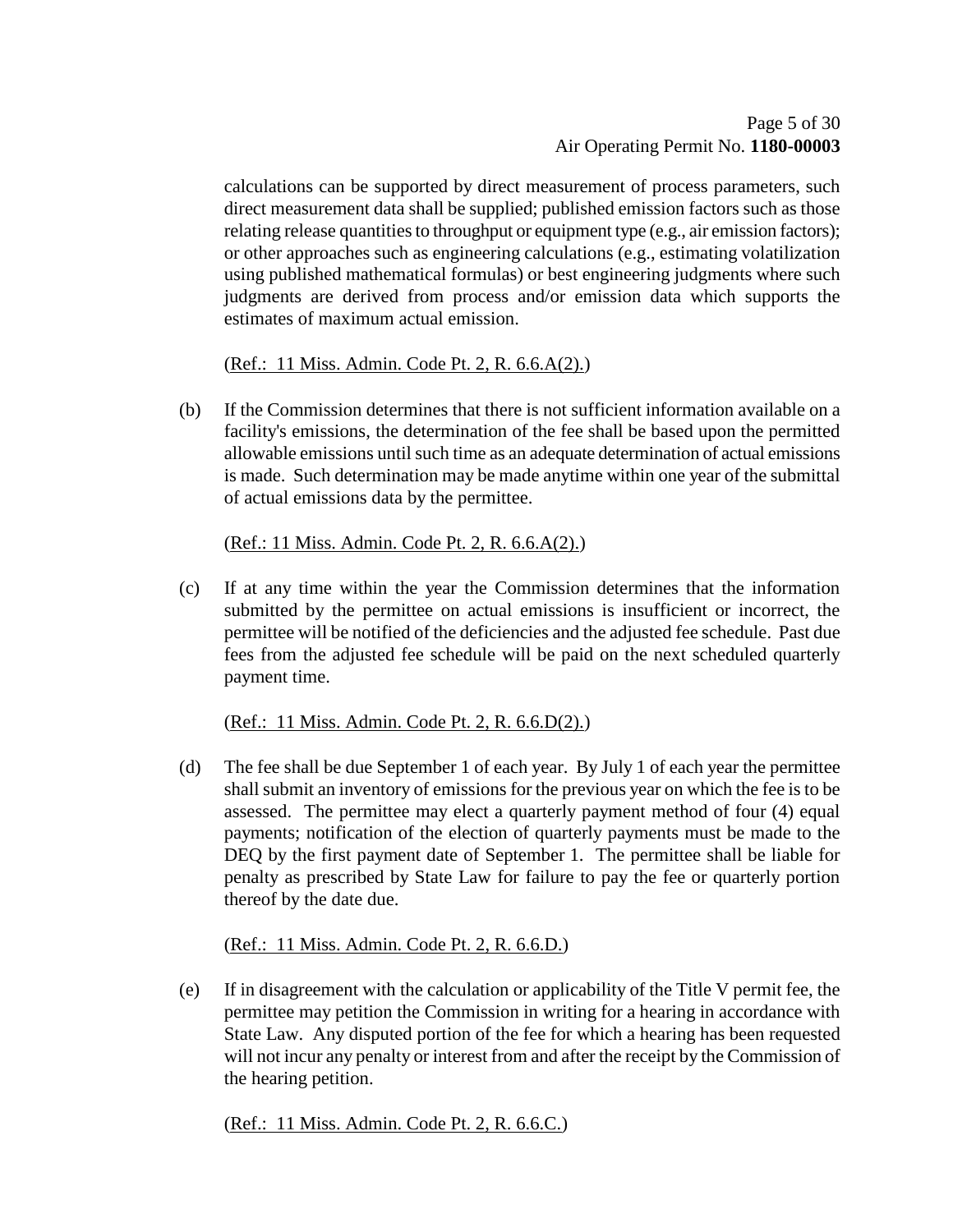1.9 No permit revision shall be required under any approved economic incentives, marketable permits, emissions trading and other similar programs or processes for changes that are provided for in this permit.

(Ref.: 11 Miss. Admin. Code Pt. 2, R. 6.3.A(8).)

1.10 Any document required by this permit to be submitted to the DEQ shall contain a certification by a responsible official that states that, based on information and belief formed after reasonable inquiry, the statements and information in the document are true, accurate, and complete.

(Ref.: 11 Miss. Admin. Code Pt. 2, R. 6.2.E.)

- 1.11 The permittee shall allow the DEQ, or an authorized representative, upon the presentation of credentials and other documents as may be required by law, to perform the following:
	- (a) enter upon the permittee's premises where a Title V source is located or emissionsrelated activity is conducted, or where records must be kept under the conditions of this permit;
	- (b) have access to and copy, at reasonable times, any records that must be kept under the conditions of this permit;
	- (c) inspect at reasonable times any facilities, equipment (including monitoring and air pollution control equipment), practices, or operations regulated or required under the permit; and
	- (d) as authorized by the Federal Act, sample or monitor, at reasonable times, substances or parameters for the purpose of assuring compliance with the permit or applicable requirements.

(Ref.: 11 Miss. Admin. Code Pt. 2, R. 6.3.C(2).)

1.12 Except as otherwise specified or limited herein, the permittee shall have necessary sampling ports and ease of accessibility for any new air pollution control equipment, obtained after May 8, 1970, and vented to the atmosphere.

(Ref.: 11 Miss. Admin. Code Pt. 2, R. 1.3.I(1).)

1.13 Except as otherwise specified or limited herein, the permittee shall provide the necessary sampling ports and ease of accessibility when deemed necessary by the Permit Board for air pollution control equipment that was in existence prior to May 8, 1970.

(Ref.: 11 Miss. Admin. Code Pt. 2, R. 1.3.I(2).)

1.14 Compliance with the conditions of this permit shall be deemed compliance with any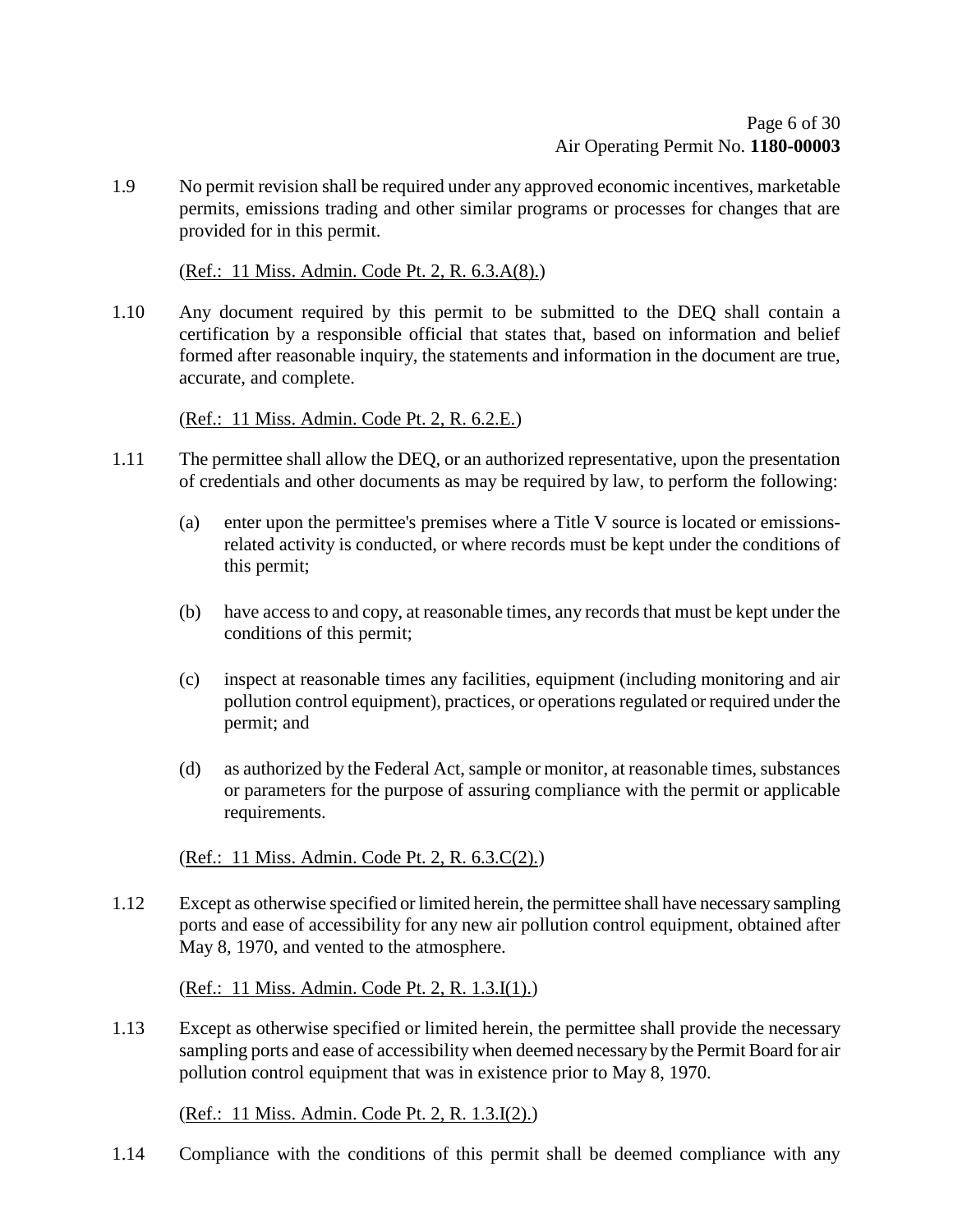applicable requirements as of the date of permit issuance where such applicable requirements are included and are specifically identified in the permit or where the permit contains a determination, or summary thereof, by the Permit Board that requirements specifically identified previously are not applicable to the source.

(Ref.: 11 Miss. Admin. Code Pt. 2, R. 6.3.F(1).)

- 1.15 Nothing in this permit shall alter or affect the following:
	- (a) the provisions of Section 303 of the Federal Act (emergency orders), including the authority of the Administrator under that section;
	- (b) the liability of an owner or operator of a source for any violation of applicable requirements prior to or at the time of permit issuance;
	- (c) the applicable requirements of the acid rain program, consistent with Section 408(a) of the Federal Act.
	- (d) the ability of EPA to obtain information from a source pursuant to Section 114 of the Federal Act.

(Ref.: 11 Miss. Admin. Code Pt. 2, R. 6.3.F(2).)

1.16 The permittee shall comply with the requirement to register a Risk Management Plan if permittee's facility is required pursuant to Section 112(r) of the Act to register such a plan.

(Ref.: 11 Miss. Admin. Code Pt. 2, R. 6.3.H.)

1.17 Expiration of this permit terminates the permittee's right to operate unless a timely and complete renewal application has been submitted. A timely application is one which is submitted at least six (6) months prior to expiration of the Title V permit. If the permittee submits a timely and complete application, the failure to have a Title V permit is not a violation of regulations until the Permit Board takes final action on the permit application. This protection shall cease to apply if, subsequent to the completeness determination, the permittee fails to submit by the deadline specified in writing by the DEQ any additional information identified as being needed to process the application.

(Ref.: 11 Miss. Admin. Code Pt. 2, R. 6.4.C(2)., R. 6.4.B., and R. 6.2.A(1)(c).)

- 1.18 The permittee is authorized to make changes within their facility without requiring a permit revision (ref: Section 502(b)(10) of the Act) if:
	- (a) the changes are not modifications under any provision of Title I of the Act;
	- (b) the changes do not exceed the emissions allowable under this permit;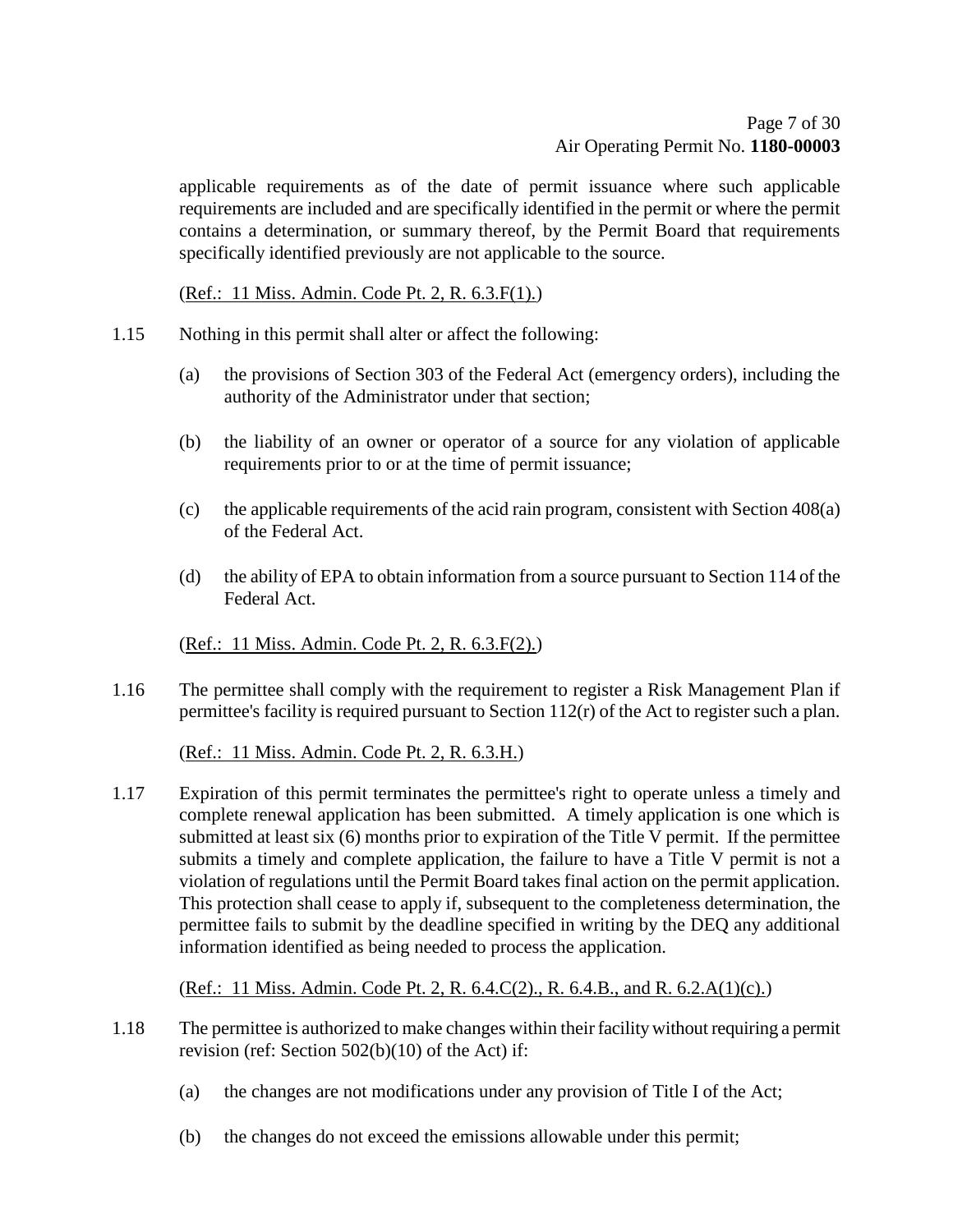- (c) the permittee provides the Administrator and the Department with written notification in advance of the proposed changes (at least seven (7) days, or such other time frame as provided in other regulations for emergencies) and the notification includes:
	- (1) a brief description of the change(s),
	- (2) the date on which the change will occur,
	- (3) any change in emissions, and
	- (4) any permit term or condition that is no longer applicable as a result of the change;
- (d) the permit shield shall not apply to any Section  $502(b)(10)$  change.

## (Ref.: 11 Miss. Admin. Code Pt. 2, R. 6.4.F(1).)

1.19 Should the Executive Director of the Mississippi Department of Environmental Quality declare an Air Pollution Emergency Episode, the permittee will be required to operate in accordance with the permittee's previously approved Emissions Reduction Schedule or, in the absence of an approved schedule, with the appropriate requirements specified in 11 Miss. Admin. Code Pt. 2, Ch. 3., "Regulations for the Prevention of Air Pollution Emergency Episodes" for the level of emergency declared.

(Ref.: 11 Miss. Admin. Code Pt. 2, Ch. 3.)

- 1.20 Except as otherwise provided herein, a modification of the facility may require a Permit to Construct in accordance with the provisions of Regulations 11 Miss. Admin. Code Pt. 2, Ch. 2., "Permit Regulations for the Construction and/or Operation of Air Emissions Equipment", and may require modification of this permit in accordance with Regulations 11 Miss. Admin. Code Pt. 2, Ch. 6., "Air Emissions Operating Permit Regulations for the Purposes of Title V of the Federal Clean Air Act". Modification is defined as "[a]ny physical change in or change in the method of operation of a facility which increases the actual emissions or the potential uncontrolled emissions of any air pollutant subject to regulation under the Federal Act emitted into the atmosphere by that facility or which results in the emission of any air pollutant subject to regulation under the Federal Act into the atmosphere not previously emitted. A physical change or change in the method of operation shall not include:
	- (a) routine maintenance, repair, and replacement;
	- (b) use of an alternative fuel or raw material by reason of an order under Sections 2 (a) and (b) of the Federal Energy Supply and Environmental Coordination Act of 1974 (or any superseding legislation) or by reason of a natural gas curtailment plan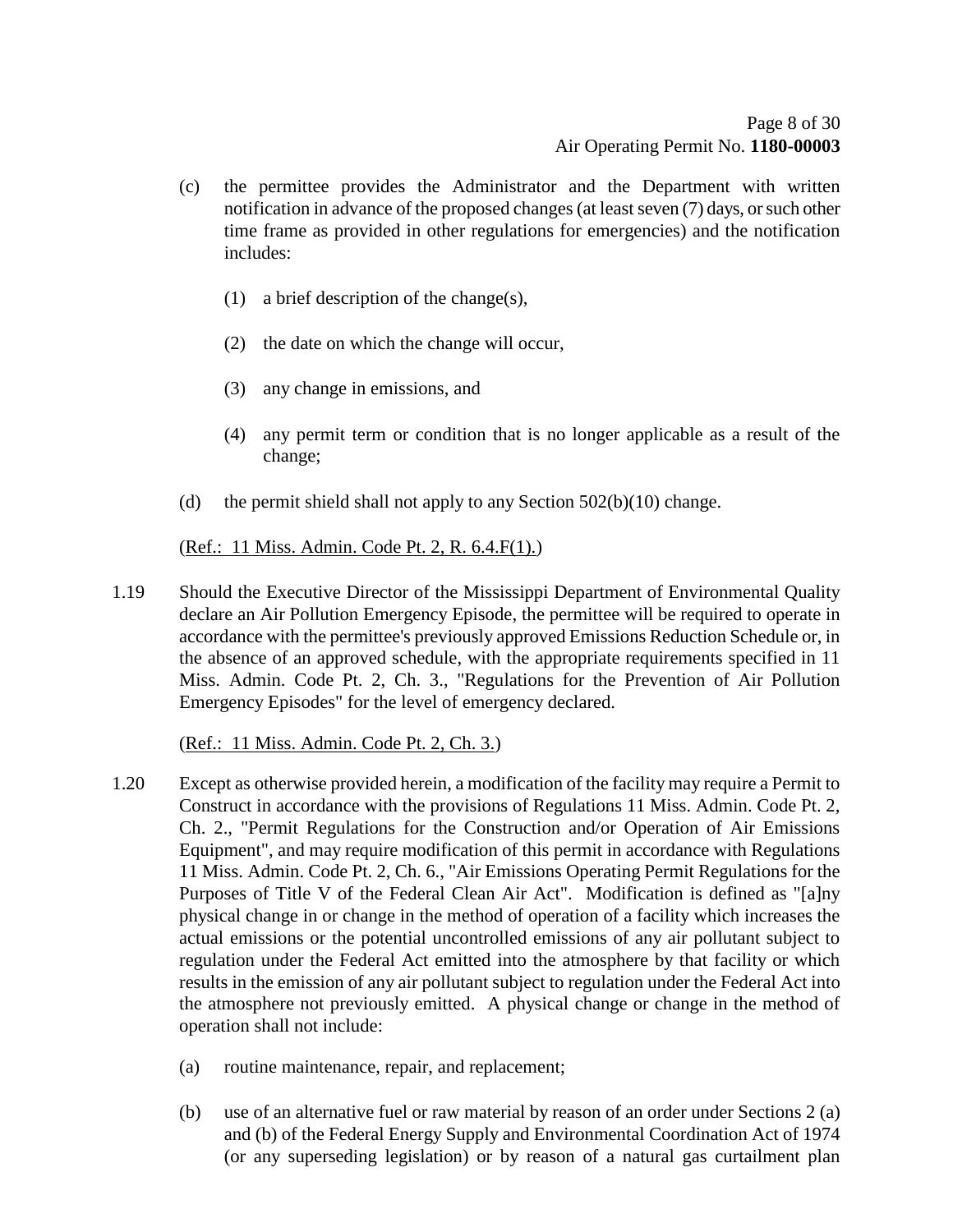pursuant to the Federal Power Act;

- (c) use of an alternative fuel by reason of an order or rule under Section 125 of the Federal Act;
- (d) use of an alternative fuel or raw material by a stationary source which:
	- (1) the source was capable of accommodating before January 6, 1975, unless such change would be prohibited under any federally enforceable permit condition which was established after January 6, 1975, pursuant to 40 CFR 52.21 or under regulations approved pursuant to 40 CFR 51, Subpart I, or 40 CFR 51.166; or
	- (2) the source is approved to use under any permit issued under 40 CFR 52.21 or under regulations approved pursuant to 40 CFR Part 51, Subpart I, or 40 CFR 51.166;
- (e) an increase in the hours of operation or in the production rate unless such change would be prohibited under any federally enforceable permit condition which was established after January 6, 1975, pursuant to 40 CFR 52.21 or under regulations approved pursuant to 40 CFR Subpart I or 40 CFR 51.166; or
- (f) any change in ownership of the stationary source.

### (Ref.: 11 Miss. Admin. Code Pt. 2, R. 2.1.C(15).)

1.21 Any change in ownership or operational control must be approved by the Permit Board.

(Ref.: 11 Miss. Admin. Code Pt. 2, R. 6.4.D(4).)

1.22 This permit is a Federally approved operating permit under Title V of the Federal Clean Air Act as amended in 1990. All terms and conditions, including any designed to limit the source's potential to emit, are enforceable by the Administrator and citizens under the Federal Act as well as the Commission.

### (Ref.: 11 Miss. Admin. Code Pt. 2, R. 6.3.B(1).)

1.23 Except as otherwise specified or limited herein, the open burning of residential, commercial, institutional, or industrial solid waste, is prohibited. This prohibition does not apply to infrequent burning of agricultural wastes in the field, silvicultural wastes for forest management purposes, land-clearing debris, debris from emergency clean-up operations, and ordnance. Open burning of land-clearing debris must not use starter or auxiliary fuels which cause excessive smoke (rubber tires, plastics, etc.); must not be performed if prohibited by local ordinances; must not cause a traffic hazard; must not take place where there is a High Fire Danger Alert declared by the Mississippi Forestry Commission or Emergency Air Pollution Episode Alert imposed by the Executive Director and must meet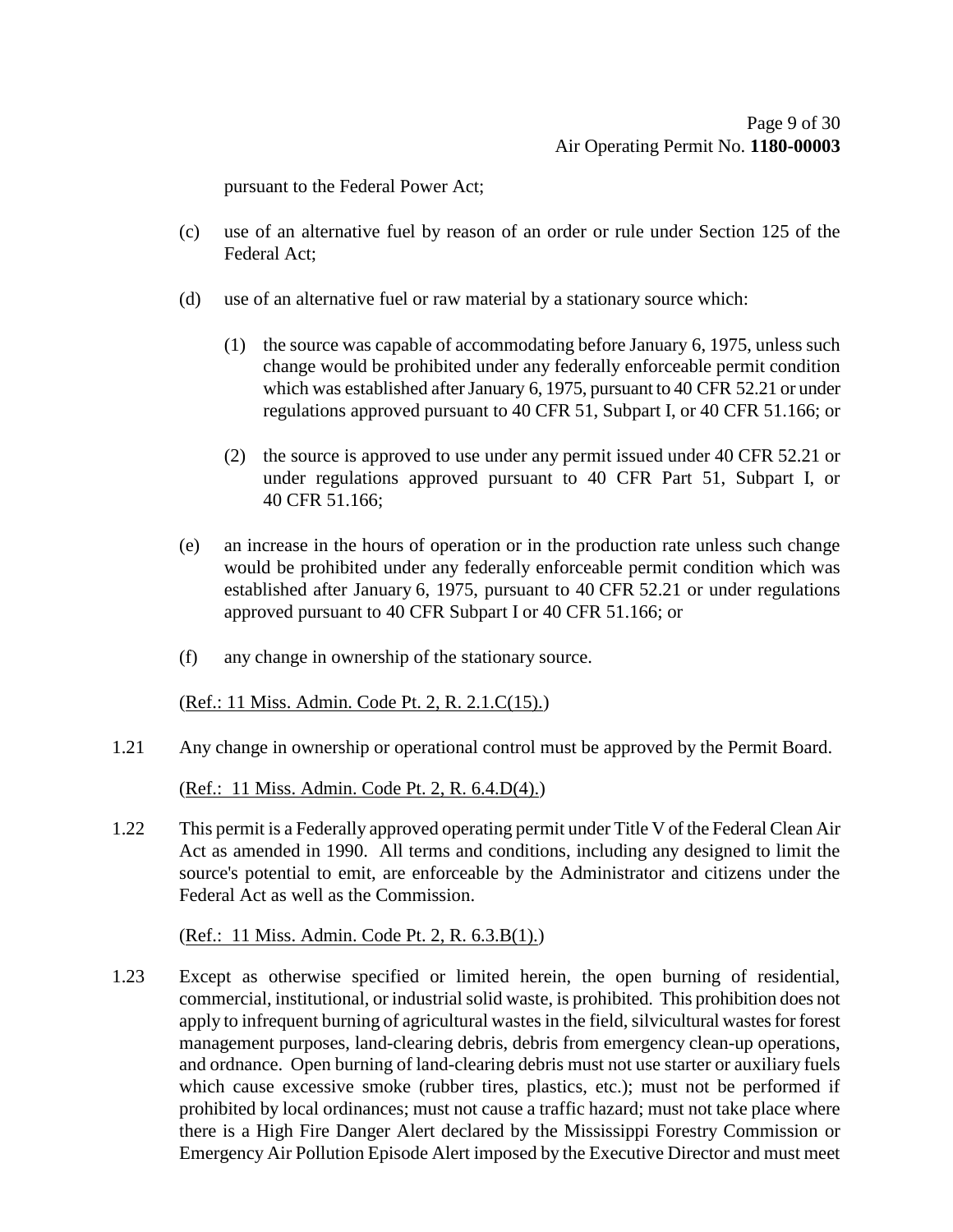the following buffer zones.

- (a) Open burning without a forced-draft air system must not occur within 500 yards of an occupied dwelling.
- (b) Open burning utilizing a forced-draft air system on all fires to improve the combustion rate and reduce smoke may be done within 500 yards of but not within 50 yards of an occupied dwelling.
- (c) Burning must not occur within 500 yards of commercial airport property, private air fields, or marked off-runway aircraft approach corridors unless written approval to conduct burning is secured from the proper airport authority, owner or operator.

### (Ref.: 11 Miss. Admin. Code Pt. 2, R. 1.3.G.)

- 1.24 Except as otherwise specified herein, the permittee shall be subject to the following provision with respect to emergencies:
	- (a) Except as otherwise specified herein, an "emergency" means any situation arising from sudden and reasonably unforeseeable events beyond the control of the source, including acts of God, which situation requires immediate corrective action to restore normal operation, and that causes the source to exceed a technology-based emission limitation under the permit, due to unavoidable increases in emissions attributable to the emergency. An emergency shall not include noncompliance to the extent caused by improperly designed equipment, lack of preventative maintenance, careless or improper operation, or operator error.
	- (b) An emergency constitutes an affirmative defense to an action brought for noncompliance with such technology-based emission limitations if the conditions specified in (c) following are met.
	- (c) The affirmative defense of emergency shall be demonstrated through properly signed contemporaneous operating logs, or other relevant evidence that include information as follows:
		- (1) an emergency occurred and that the permittee can identify the cause(s) of the emergency;
		- (2) the permitted facility was at the time being properly operated;
		- (3) during the period of the emergency the permittee took all reasonable steps to minimize levels of emissions that exceeded the emission standards, or other requirements in the permit; and
		- (4) the permittee submitted notice of the emergency to the DEQ within 2 working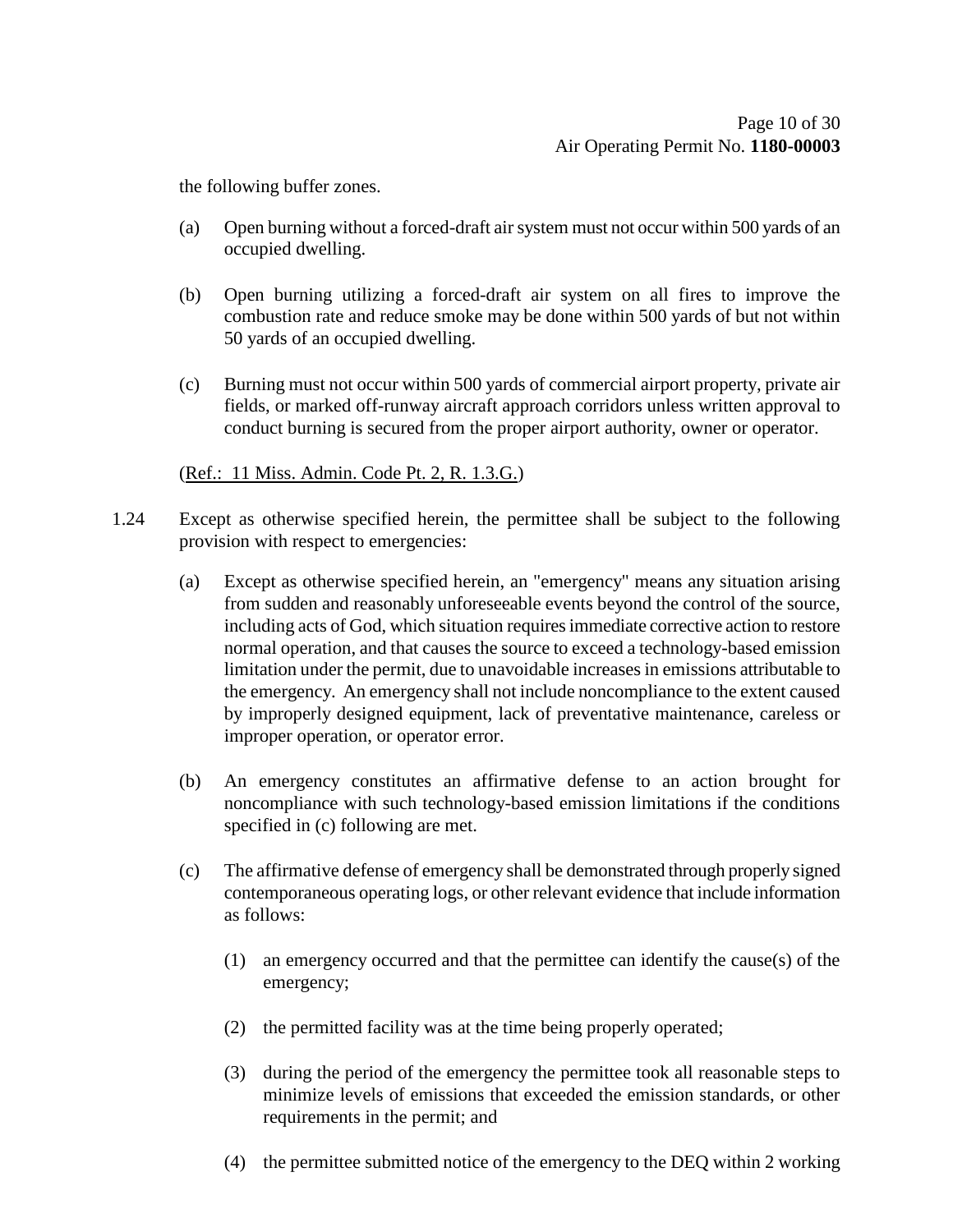days of the time when emission limitations were exceeded due to the emergency. This notice must contain a description of the emergency, any steps taken to mitigate emissions, and corrective actions taken.

- (d) In any enforcement proceeding, the permittee seeking to establish the occurrence of an emergency has the burden of proof.
- (e) This provision is in addition to any emergency or upset provision contained in any applicable requirement specified elsewhere herein.

#### (Ref.: 11 Miss. Admin. Code Pt. 2, R. 6.3.G.)

- 1.25 Except as otherwise specified herein, the permittee shall be subject to the following provisions with respect to upsets, startups, and shutdowns.
	- (a) Upsets (as defined in 11 Miss. Admin. Code Pt. 2, R. 1.2.)
		- (1) For an upset, the Commission may pursue an enforcement action for noncompliance with an emission standard or other requirement of an applicable rule, regulation, or permit. In determining whether to pursue enforcement action, and/or the appropriate enforcement action to take, the Commission may consider whether the source has demonstrated through properly signed contemporaneous operating logs or other relevant evidence the following:
			- (i) An upset occurred and that the source can identify the cause(s) of the upset;
			- (ii) The source was at the time being properly operated;
			- (iii) During the upset the source took all reasonable steps to minimize levels of emissions that exceeded the emission standard or other requirement of an applicable rule, regulation, or permit;
			- (iv) That within 5 working days of the time the upset began, the source submitted a written report to the Department describing the upset, the steps taken to mitigate excess emissions or any other noncompliance, and the corrective actions taken and;
			- (v) That as soon as practicable but no later than 24 hours of becoming aware of an upset that caused an immediate adverse impact to human health or the environment beyond the source boundary or caused a general nuisance to the public, the source provided notification to the Department.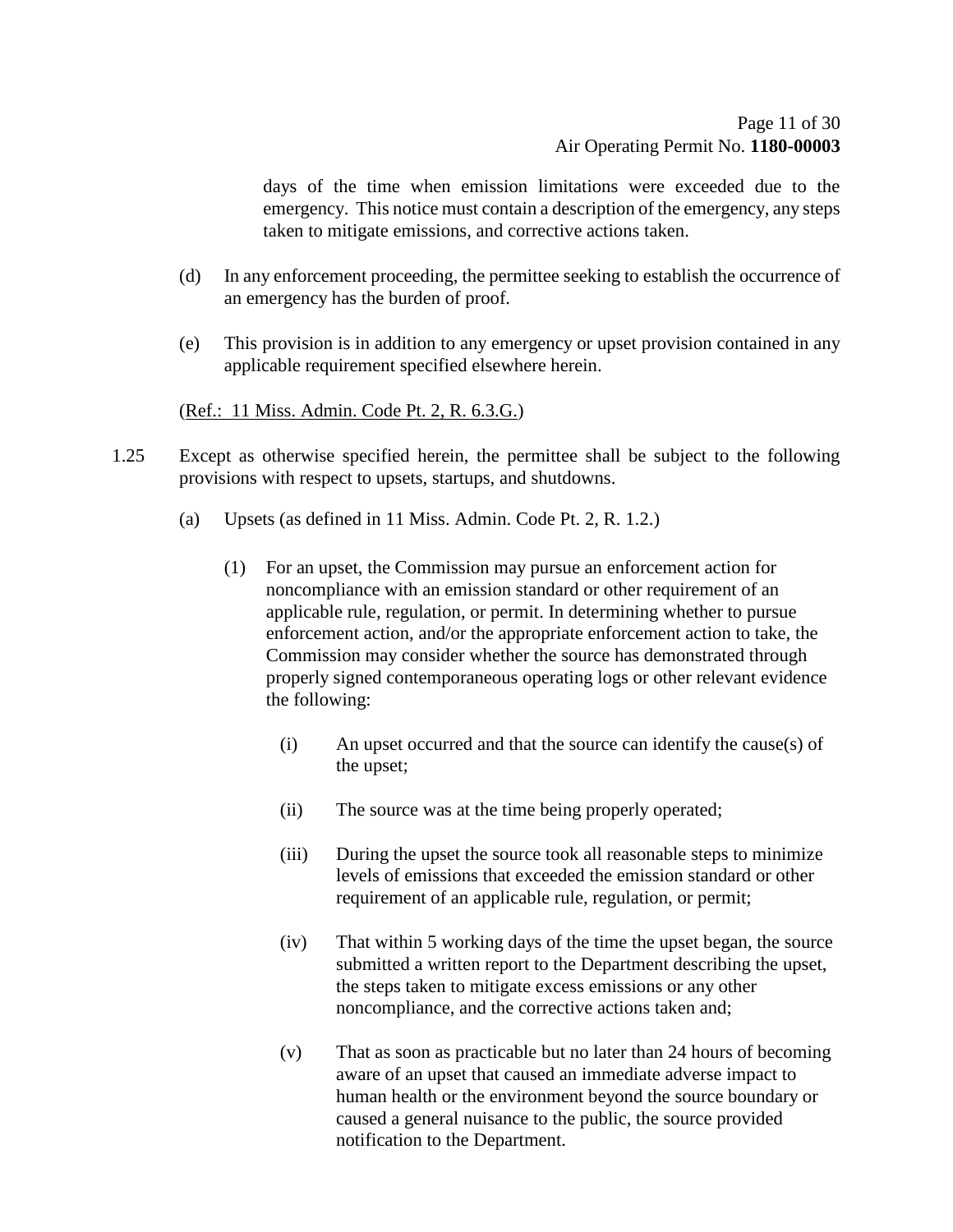- (2) In any enforcement proceeding by the Commission, the source seeking to establish the occurrence of an upset has the burden of proof.
- (3) This provision is in addition to any upset provision contained in any applicable requirement.
- (4) These upset provisions apply only to enforcement actions by the Commission and are not intended to prohibit EPA or third party enforcement actions.
- (b) Startups and Shutdowns (as defined in 11 Miss. Admin. Code Pt. 2, R. 1.2.)
	- (1) Startups and shutdowns are part of normal source operation. Emission limitations apply during startups and shutdowns unless source specific emission limitations or work practice standards for startups and shutdowns are defined by an applicable rule, regulation, or permit.
	- (2) Where the source is unable to comply with existing emission limitations established under the State Implementation Plan (SIP) and defined in this regulation, 11 Mississippi Administrative Code, Part 2, Chapter 1, the Department will consider establishing source specific emission limitations or work practice standards for startups and shutdowns. Source specific emission limitations or work practice standards established for startups and shutdowns are subject to the requirements prescribed in 11 Miss. Admin. Code Pt. 2, R.  $1.10.B(2)(a)$  through (e).
	- (3) Where an upset as defined in Rule 1.2 occurs during startup or shutdown, see the upset requirements above.

#### (Ref.: 11 Miss. Admin. Code Pt. 2, R. 1.10.)

1.26 The permittee shall comply with all applicable standards for demolition and renovation activities pursuant to the requirements of 40 CFR Part 61, Subpart M, as adopted by reference in Regulation 11 Miss Admin. Code Pt. 2, R. 1.8. The permittee shall not be required to obtain a modification of this permit in order to perform the referenced activities.

(Ref.: 11 Miss Admin. Code Pt. 2, R. 1.8.)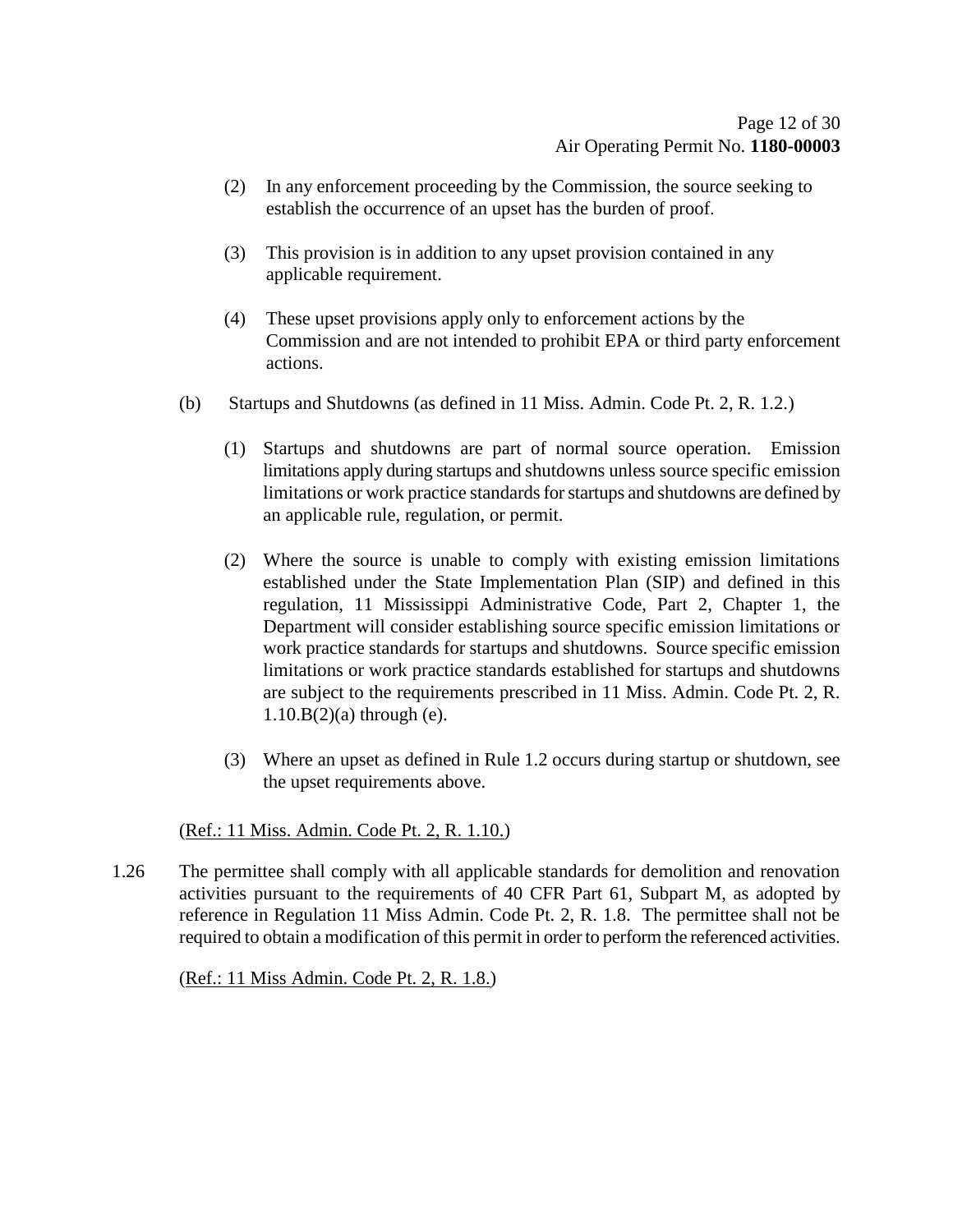## SECTION 2. EMISSION POINTS & POLLUTION CONTROL DEVICES

| <b>Emission Point</b> | Description                                                                                                                                                                          |
|-----------------------|--------------------------------------------------------------------------------------------------------------------------------------------------------------------------------------|
| $AA-001$              | 1,085 Horsepower (HP) Caterpillar Model G3516 natural gas-fired four stroke lean burn (4SLB)<br>emergency backup power generating engine (Ref. No. G3516)                            |
| $AA-002$              | 1,100 HP Cooper Bessemer Model GMV-10TF natural gas-fired two stroke lean burn (2SLB) compressor<br>engine (Ref. No. ENG PT-1A)                                                      |
| $AA-003$              | 1,100 HP Cooper Bessemer Model GMV-10TF natural gas-fired 2SLB compressor engine (Ref. No. ENG<br>$PT-2A)$                                                                           |
| $AA-004$              | 1,100 HP Cooper Bessemer Model GMV-10TF natural gas-fired 2SLB compressor engine (Ref. No. ENG<br>$PT-3A)$                                                                           |
| $AA-005$              | 1,100 HP Cooper Bessemer Model GMV-10TF natural gas-fired 2SLB compressor engine (Ref. No. ENG<br>$PT-4A)$                                                                           |
| $AA-006$              | 1,100 HP Cooper Bessemer Model GMV-10TF natural gas-fired 2SLB compressor engine (Ref. No. ENG<br>$PT-5A)$                                                                           |
| AA-007                | 1,350 HP Cooper Bessemer Model 16V-250 natural gas-fired 2SLB compressor engine (Ref. No. ENG PT-<br>6A)                                                                             |
| AA-008                | 2,500 HP Cooper Bessemer Model GMWA-10 natural gas-fired 2SLB compressor engine (Ref. No. ENG<br>$PT-7A)$                                                                            |
| $AA-009$              | 2,500 HP Cooper Bessemer Model GMWA-10 natural gas-fired 2SLB compressor engine (Ref. No. ENG<br>$PT-8A)$                                                                            |
| $AA-010$              | 2,500 HP Cooper Bessemer Model GMWA-10 natural gas-fired 2SLB compressor engine (Ref. No. ENG<br>$PT-9A)$                                                                            |
| $AA-011$              | 4.0 MMBTU/hr Natco natural gas-fired jacket water heater (Ref. No. JWHPT-1)                                                                                                          |
| $AA-013$              | Insignificant Activities, including but not limited to a Parts Degreaser, Liquid Product Storage Tanks,<br>Compressor Station Blowdowns, and Fugitive Emissions from Component Leaks |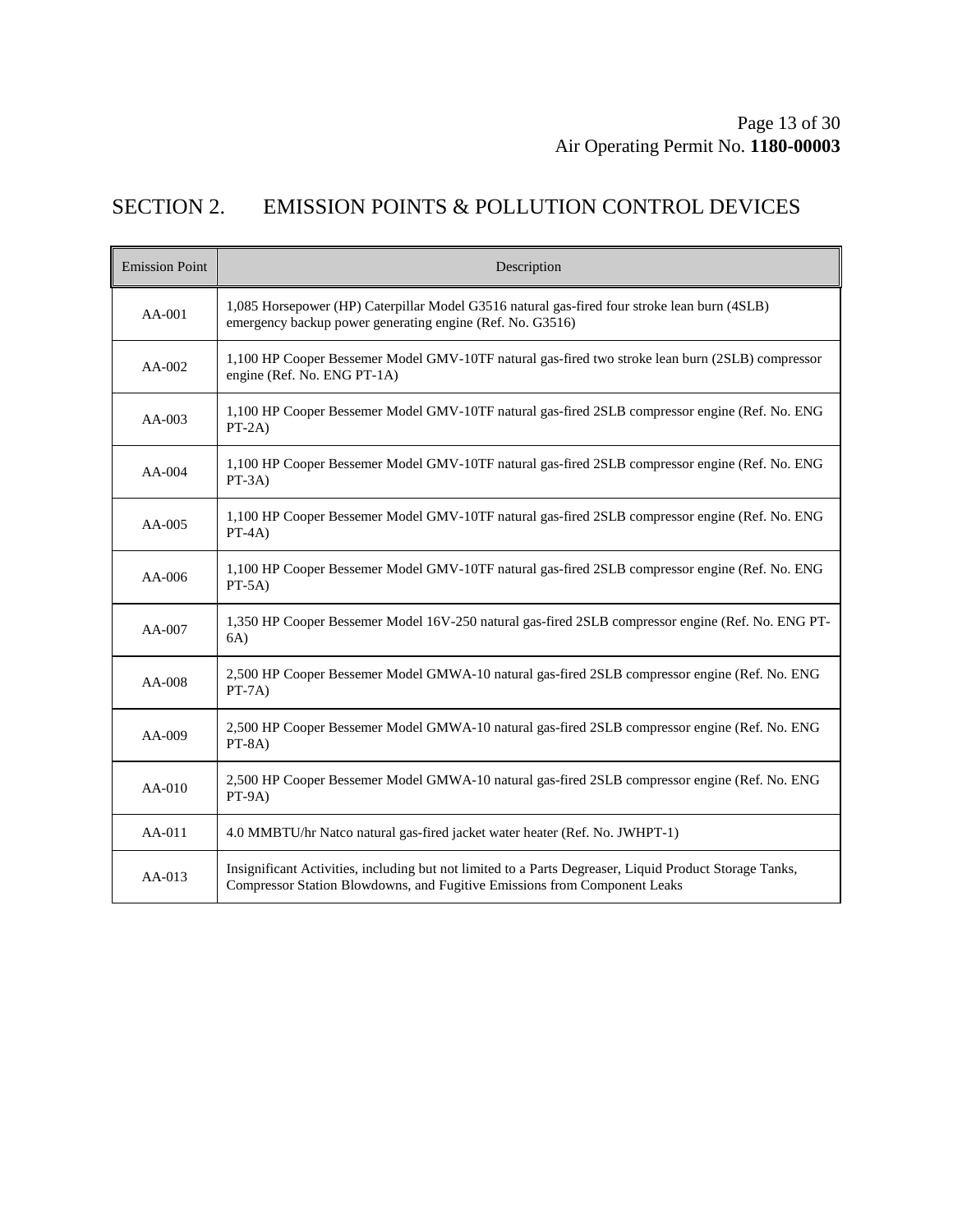## SECTION 3. EMISSION LIMITATIONS & STANDARDS

#### A. Facility-Wide Emission Limitations & Standards

- 3.A.1 Except as otherwise specified or limited herein, the permittee shall not cause, permit, or allow the emission of smoke from a point source into the open air from any manufacturing, industrial, commercial or waste disposal process which exceeds forty (40) percent opacity subject to the exceptions provided in (a)  $\&$  (b).
	- (a) Startup operations may produce emissions which exceed 40% opacity for up to fifteen (15) minutes per startup in any one hour and not to exceed three (3) startups per stack in any twenty-four (24) hour period.
	- (b) Emissions resulting from soot blowing operations shall be permitted provided such emissions do not exceed 60 percent opacity, and provided further that the aggregate duration of such emissions during any twenty-four (24) hour period does not exceed ten (10) minutes per billion BTU gross heating value of fuel in any one hour.

#### (Ref.: 11 Miss. Admin. Code Pt. 2, R. 1.3.A.)

3.A.2 Except as otherwise specified or limited herein, the permittee shall not cause, allow, or permit the discharge into the ambient air from any point source or emissions, any air contaminant of such opacity as to obscure an observer's view to a degree in excess of 40% opacity, equivalent to that provided in Condition 3.A.1. This shall not apply to vision obscuration caused by uncombined water droplets.

(Ref.: 11 Miss. Admin. Code Pt. 2, R. 1.3.B.)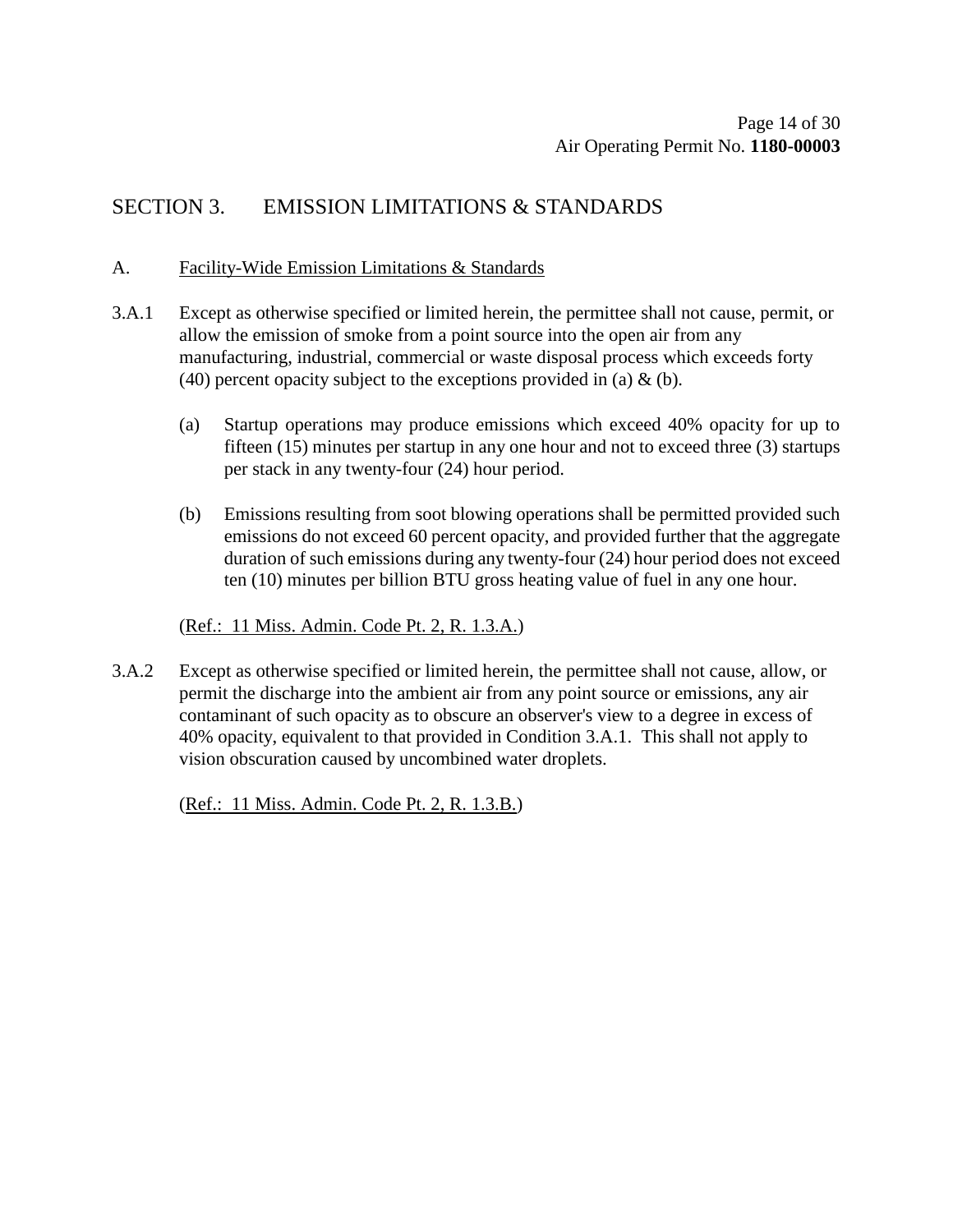### Page 15 of [30](#page-29-0) Air Operating Permit No. **1180-00003**

## B. Emission Point Specific Emission Limitations & Standards

| Emission<br>Point(s)        | Applicable Requirement                                                                                                                                                                                                                                                                                                                                         | Condition<br>Number(s) | Pollutant/<br>Parameter | Limit/Standard                 |
|-----------------------------|----------------------------------------------------------------------------------------------------------------------------------------------------------------------------------------------------------------------------------------------------------------------------------------------------------------------------------------------------------------|------------------------|-------------------------|--------------------------------|
| AA-002<br>through<br>AA-010 | 11 Miss. Admin. Code Pt. 2,<br>R.1.3.D(1)(b)                                                                                                                                                                                                                                                                                                                   | 3.B.1                  | $PM/PM_{10}$            | $E=0.8808*I^{-0.1667}$         |
| AA-001<br>through<br>AA-010 | 40 CFR 63, Subpart ZZZZ<br>(National Emission Standards<br>for Hazardous Air Pollutants for<br><b>Stationary Reciprocating</b><br><b>Internal Combustion Engines</b><br>(RICE)<br>40 CFR 63.6580, Subpart<br>ZZZZ;<br>40 CFR 63.6585(a) and (b),<br>Subpart ZZZZ;<br>40 CFR 63.6590(a)(1)(i),<br>Subpart ZZZZ, and<br>40 CFR 63.6590(b)(3)(i),<br>Subpart ZZZZ | 3.B.2                  | <b>HAP</b>              | Applicability                  |
| $AA-001$                    | 11 Miss. Admin. Code Pt. 2, R.<br>6.3.A(3)(a)(2)                                                                                                                                                                                                                                                                                                               | 3.B.3                  | Hours                   | <b>Operational Restriction</b> |
| AA-001<br>and<br>AA-011     | 11 Miss. Admin. Code Pt. 2,<br>R.1.3.D(1)(b)                                                                                                                                                                                                                                                                                                                   | 3.B.4                  | $PM/PM_{10}$            | 0.6 lbs/MMBTU                  |
|                             | 11 Miss. Admin. Code Pt. 2,<br>R.1.4.A(1)                                                                                                                                                                                                                                                                                                                      | 3.B.5                  | SO <sub>2</sub>         | 4.8 lbs/MMBTU                  |
| $AA-011$                    | 40 CFR 63, Subpart DDDDD<br>(National Emission Standards<br>for Hazardous Air Pollutants for<br>Major Sources: Industrial,<br>Commercial, and Institutional<br>Boilers and Process Heaters)<br>40 CFR 63.7480, Subpart<br>DDDDD;<br>40 CFR 63.7485, Subpart<br>DDDDD; and<br>40 CFR 63.7490(d), Subpart<br><b>DDDDD</b>                                        | 3.B.6                  | <b>HAP</b>              | Applicability                  |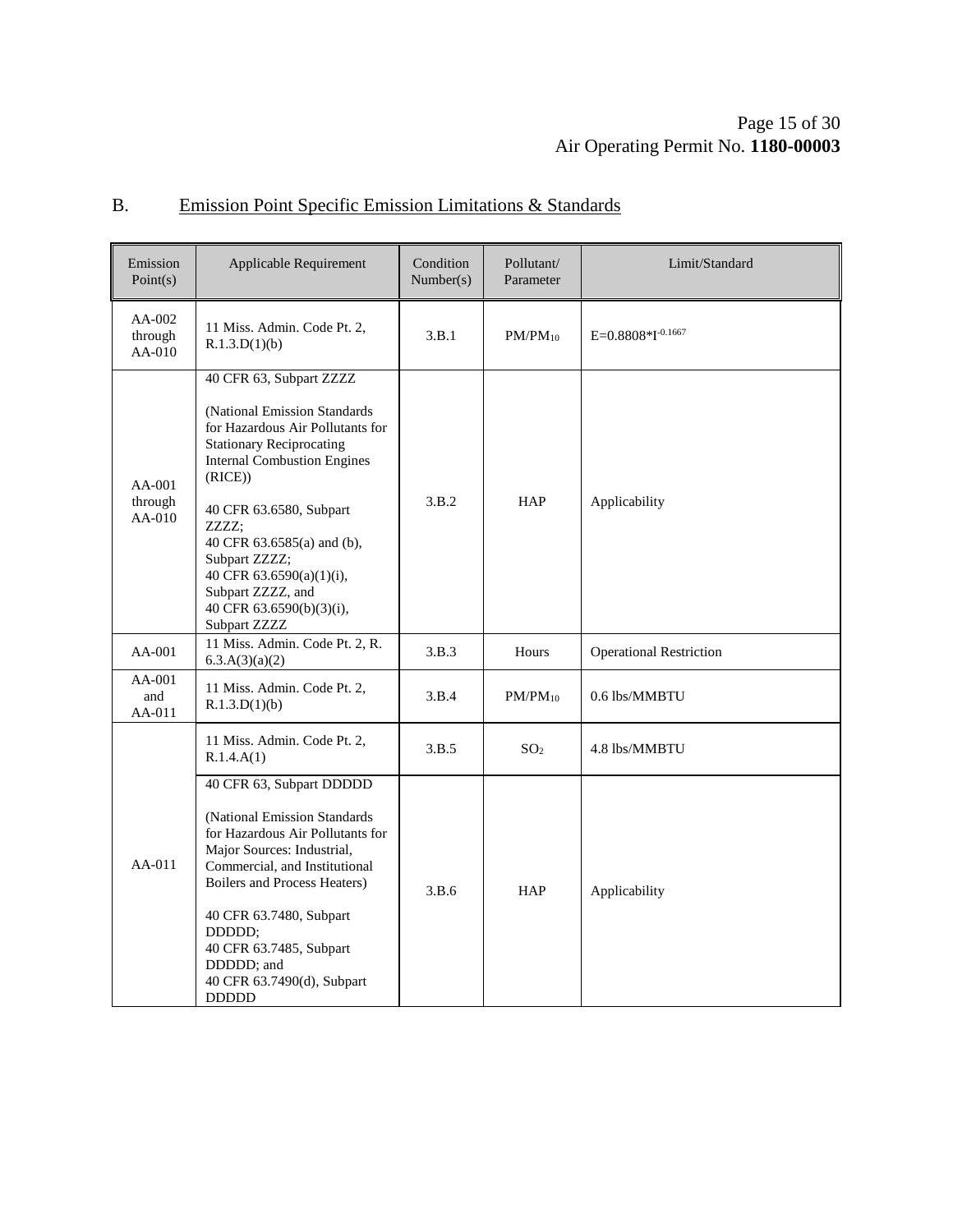3.B.1 For Emission Points AA-002 through AA-010, the permittee shall not have particulate matter (PM) emissions from fossil fuel burning installations of greater than 10 million BTU per hour heat input that exceeds the emission rate as determined by the relationship:

E=0.8808  $*$  I<sup>-0.1667</sup>

where E is the emission rate in pounds per million BTU per hour heat input and I is the heat input in millions of BTU per hour.

(Ref.: 11 Miss. Admin. Code Pt. 2, R.1.3.D(1)(b))

3.B.2 For Emission Points AA-001 through AA-010, the permittee is subject to the National Emission Standards for Hazardous Air Pollutants for Stationary Reciprocating Internal Combustion Engines (RICE), 40 CFR Part 63, Subpart ZZZZ.

Emission Point AA-001 is an existing emergency stationary RICE with a site rating of more than 500 brake HP located at a major source of HAP emissions. As such, the emergency engine is only required to meet the emergency operational requirements of 40 CFR Part 63, Subpart ZZZZ that are listed in Condition 5.B.2.

Emission Points AA-002 through AA-010 are non-emergency spark ignition (SI) two stroke lean burn (2SLB) stationary RICE, each with a site rating of more than 500 brake HP located at a major source of HAP emissions and as such are not required to meet the requirements of 40 CFR Part 63, Subpart ZZZZ or the General Provisions in Subpart A.

(Ref.: 40 CFR 63.6580, 63.6585(a) and (b), 63.6590(a)(1)(i), and 63.6590(b)(3)(i), Subpart ZZZZ)

3.B.3 For Emission Point AA-001, the permittee must install a non-resettable hour meter if one is not already installed.

(Ref.: 11 Miss. Admin. Code Pt. 2, R. 6.3.A(3)(a)(2))

3.B.4 For Emission Points AA-001 and AA-011, the maximum permissible emission of ash and/or PM from fossil fuel burning installations of less than 10 million BTU per hour heat input shall not exceed 0.6 pounds per million BTU per hour heat input.

(Ref.: 11 Miss. Admin. Code Pt. 2, R.1.3.D(1)(a))

3.B.5 For Emission Point AA-011, the permittee shall not discharge sulfur oxides from any fuel burning installation in which the fuel is burned primarily to produce heat or power by indirect heat transfer in excess of 4.8 pounds (measured as sulfur dioxide( $SO<sub>2</sub>$ )) per million BTU heat input.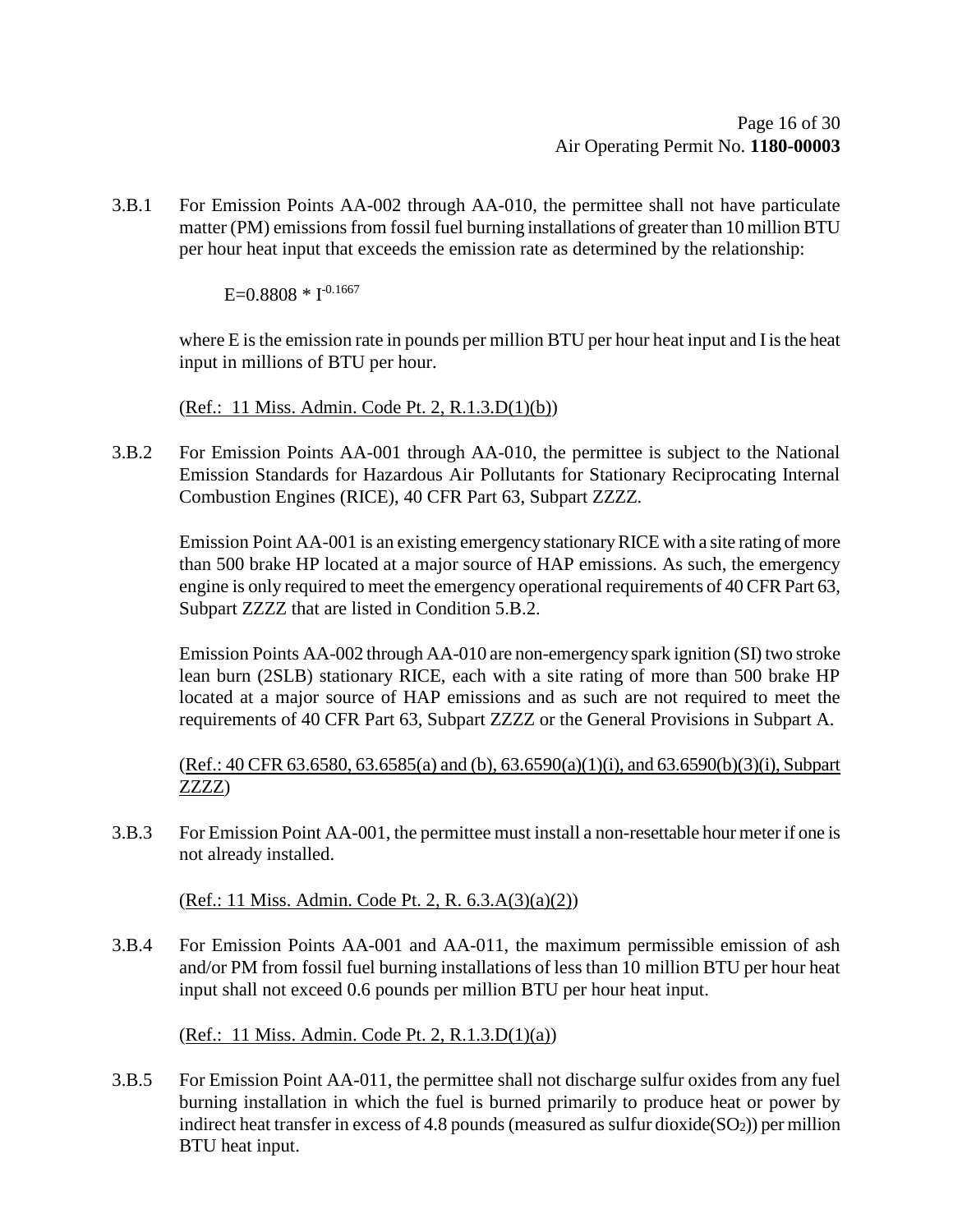(Ref.: 11 Miss. Admin. Code Pt. 2, R.1.4.A(1))

3.B.6 For Emission Point AA-011, the permittee is subject to the National Emission Standards for Hazardous Air Pollutants for Major Sources: Industrial, Commercial, and Institutional Boilers and Process Heaters, 40 CFR Part 63, Subpart DDDDD.

Emission Point AA-011 is an existing process heater with a heat input capacity of less than 5 million Btu per hour, designed to burn natural gas. As such, the heater is only required to meet the operational requirements of 40 CFR Part 63, Subpart DDDDD that are listed in Condition 3.D.1.

(Ref.: 40 CFR 63.7480, 40 CFR 63.7485, and 40 CFR 63.7490(d), Subpart DDDDD)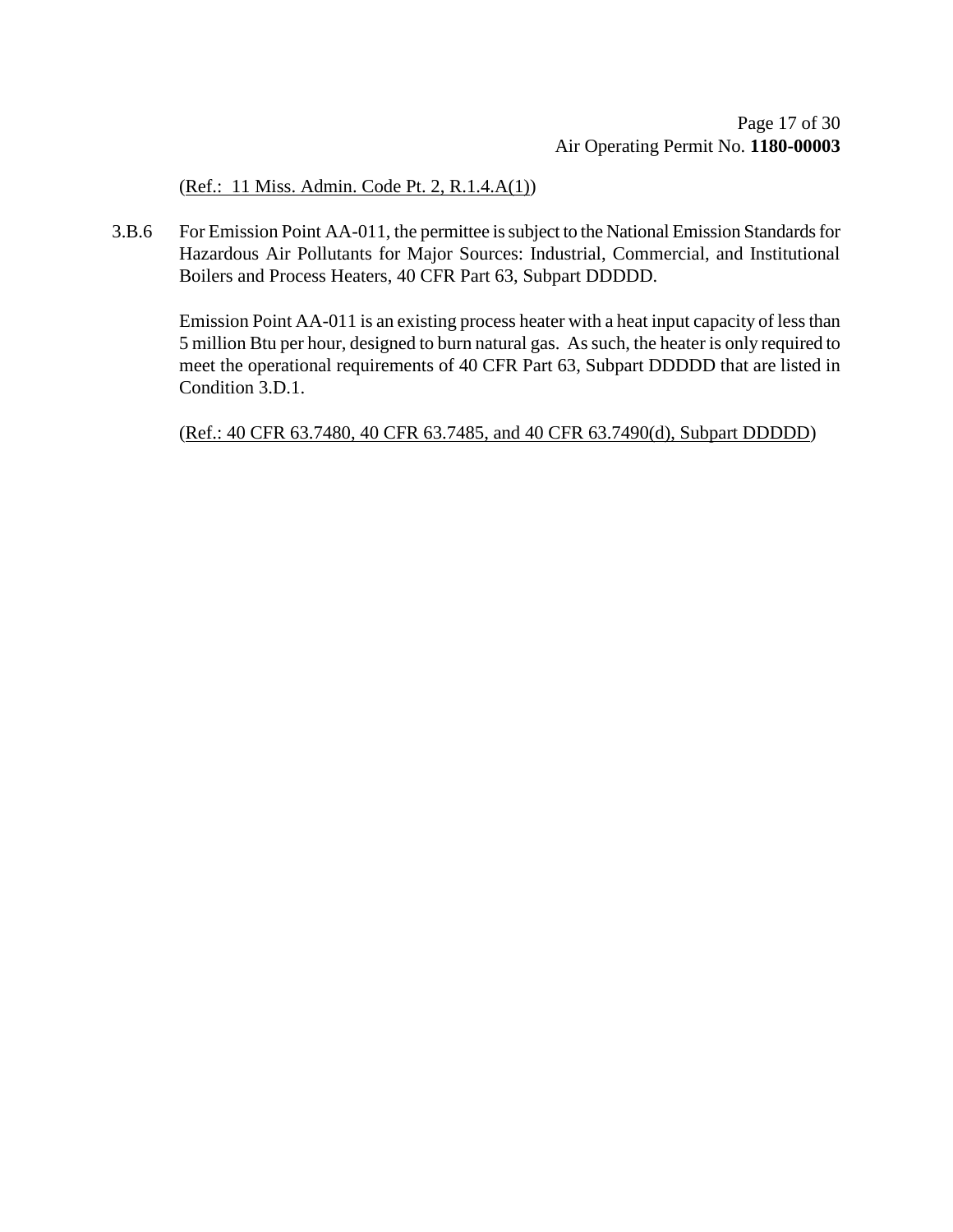| Applicable Requirement                            | Condition<br>Number(s) | Pollutant/<br>Parameter | Limit/Standard    |
|---------------------------------------------------|------------------------|-------------------------|-------------------|
| 11 Miss. Admin. Code Pt. 2, R.<br>$1.3.D(1)(a)$ . | 3.C.1                  | <b>PM</b>               | 0.6 lbs/MMBTU     |
| 11 Miss. Admin. Code Pt. 2, R.<br>$1.4.A(1)$ .    | 3.C.2                  | SO <sub>2</sub>         | 4.8 lbs/MMBTU     |
| 11 Miss. Admin. Code Pt. 2,<br>R.1.3.F(1)         | 3.C.3                  | $PM/PM_{10}$            | $E=4.1(p)^{0.67}$ |

#### C. Insignificant and Trivial Activity Emission Limitations & Standards

3.C.1 The maximum permissible emission of ash and/or particulate matter from fossil fuel burning installations of less than 10 million BTU per hour heat input shall not exceed 0.6 pounds per million BTU per hour heat input.

(Ref.: 11 Miss. Admin. Code Pt. 2, R. 1.3.D(1)(a).)

3.C.2 The maximum discharge of sulfur oxides from any fuel burning installation in which the fuel is burned primarily to produce heat or power by indirect heat transfer shall not exceed 4.8 pounds (measured as sulfur dioxide) per million BTU heat input.

(Ref.: 11 Miss. Admin. Code Pt. 2, R. 1.4.A(1).)

3.C.3 Except as otherwise specified or limited herein, the permittee shall not cause, permit, or allow the emission from any manufacturing process, in any one hour from any point source, particulate matter in total quantities in excess of the amount determined by the relationship:

 $E=4.1(p)^{0.67}$ 

Where E is the emission rate in pounds per hour and p is the process weight input rate in tons per hour. If the process weight input rate (p) changes, the emissions rate (E) will change accordingly. (Ref.: 11 Miss. Admin. Code Pt. 2, R.1.3.F(1))

**There are no other requirements applicable to the insignificant activities listed in the source's Title V permit application.**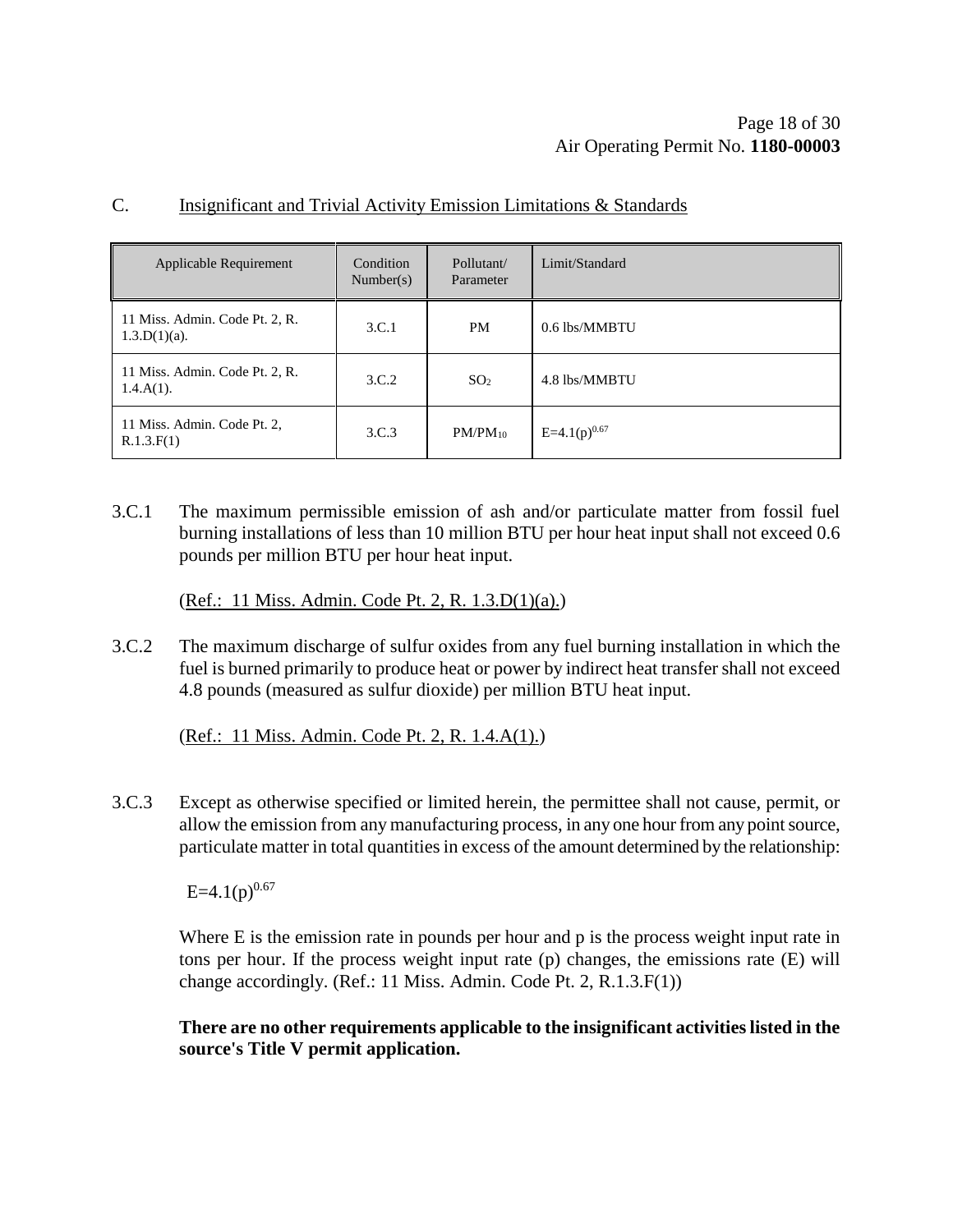### D. Work Practice Standards

| Emission<br>Point(s) | Applicable Requirement                                                                                                                                                                               | Condition<br>Number(s) | Pollutant<br>Parameter | Limit/Standard                         |
|----------------------|------------------------------------------------------------------------------------------------------------------------------------------------------------------------------------------------------|------------------------|------------------------|----------------------------------------|
| $AA-011$             | 40 CFR $63.7500(e)$ , Subpart DDDDD;<br>40 CFR 63.7515(d), Subpart DDDDD;<br>40 CFR 63.7540(a)(10)(i)-(vi), (11), (12), and<br>(13), Subpart DDDDD; and<br>Items 1 and 2 of Table 3 to Subpart DDDDD | 3.D.1                  | Tune Up                | Conduct a tune up every five<br>years. |

- 3.D.1 For Emission Point AA-011, the permittee shall conduct a tune-up of the process heater once every five years not to exceed 61 months from the previous one. If the unit is not operating on the required date of the tune-up, then the tune-up must be conducted within 30 days from startup. Each tune up shall be conducted according to the following:
	- (a) As applicable, inspect the burner, and clean or replace any components of the burner as necessary (the burner inspection may be delayed until the next scheduled unit shutdown). At units where entry into a piece of process equipment or into a storage vessel is required to complete the tune-up inspections, inspections are required only during planned entries into the storage vessel or process equipment;
	- (b) Inspect the flame pattern, as applicable, and adjust the burner as necessary to optimize the flame pattern. The adjustment should be consistent with the manufacturer's specifications, if available;
	- (c) Inspect the system controlling the air-to-fuel ratio, as applicable, and ensure that it is correctly calibrated and functioning properly (the inspection may be delayed until the next scheduled unit shutdown). Units that produce electricity for sale may delay the inspection until the first outage, not to exceed 36 months from the previous inspection;
	- (d) Optimize total emissions of CO. This optimization should be consistent with the manufacturer's specifications, if available, and with any  $NO<sub>X</sub>$  requirement to which the unit is subject;
	- (e) Measure the concentrations in the effluent stream of CO in parts per million, by volume, and oxygen in volume percent, before and after the adjustments are made (measurements may be either on a dry or wet basis, as long as it is the same basis before and after the adjustments are made). Measurements may be taken using a portable CO analyzer; and
	- (f) Maintain on-site and submit, if requested by the DEQ, a report containing the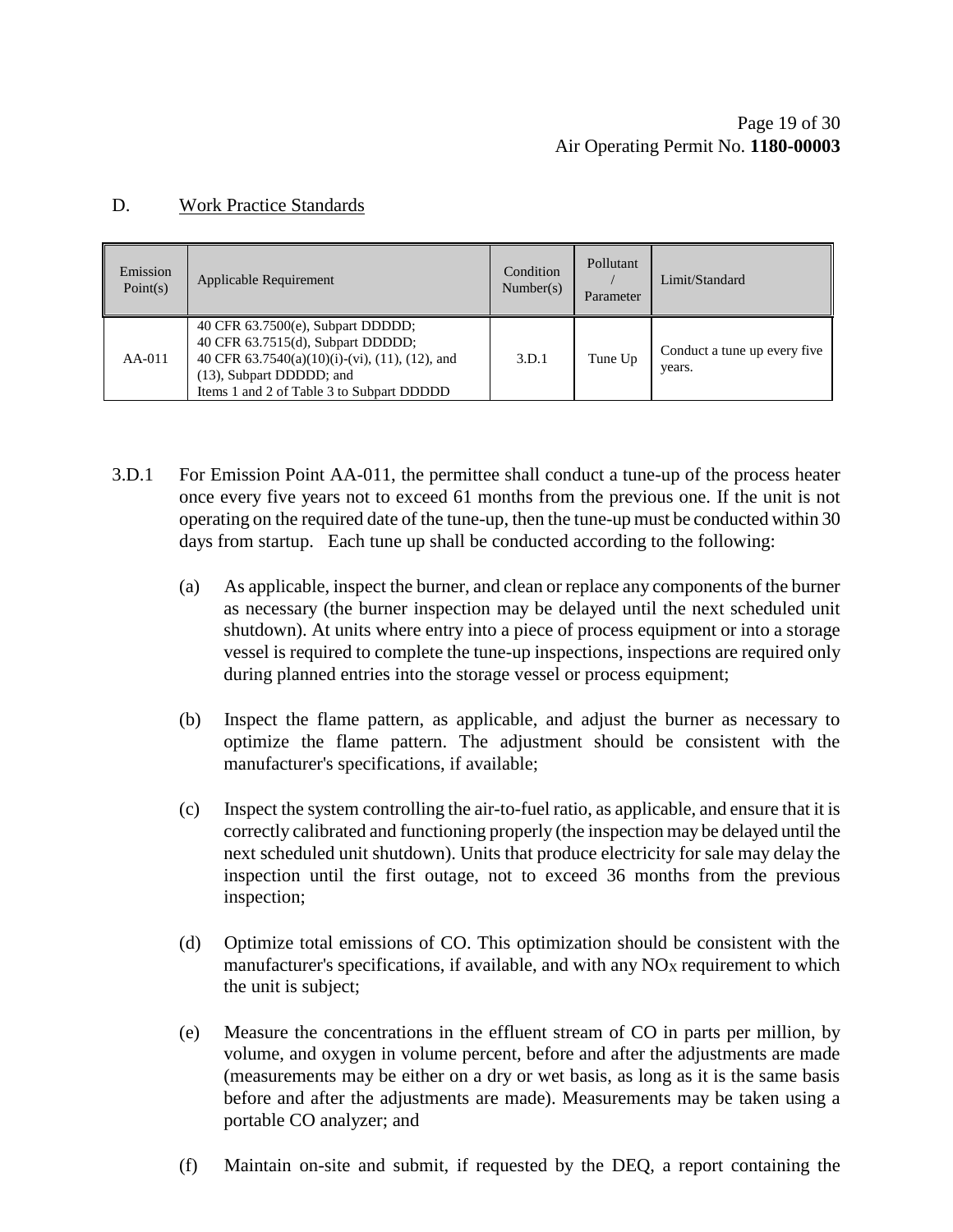information below:

- (1) The concentrations of CO in the effluent stream in parts per million by volume, and oxygen in volume percent, measured at high fire or typical operating load, before and after the tune-up of the boiler or process heater;
- (2) A description of any corrective actions taken as a part of the tune-up; and
- (3) The type and amount of fuel used over the 12 months prior to the tune-up, but only if the unit was physically and legally capable of using more than one type of fuel during that period. Units sharing a fuel meter may estimate the fuel used by each unit.

The burner inspection specified in (a) of this condition may be delayed until the next scheduled or unscheduled unit shutdown, but each burner must be inspected at least once every 72 months.

(Ref.: 40 CFR 63.7500(e), 40 CFR 63.7515(d), 40 CFR 63.7540(a)(10)(i)-(vi), (11), (12) and (13), and Items 1 and 2 of Table 3 to Subpart DDDDD)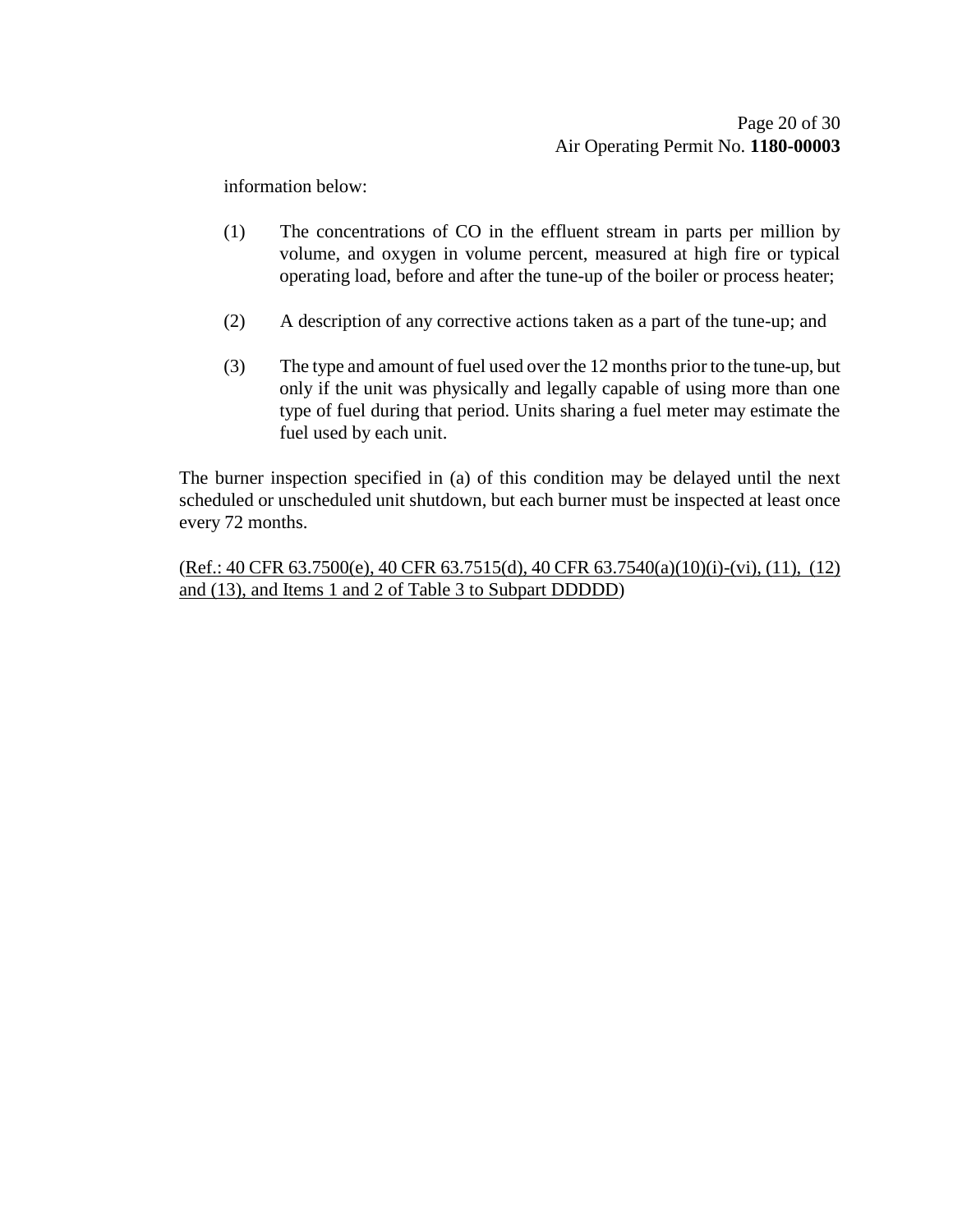## SECTION 4. COMPLIANCE SCHEDULE

- 4.1 Unless otherwise specified herein, the permittee shall be in compliance with all requirements contained herein upon issuance of this permit.
- 4.2 Except as otherwise specified herein, the permittee shall submit to the Permit Board and to the Administrator of EPA Region IV a certification of compliance with permit terms and conditions, including emission limitations, standards, or work practices, by January 31 for the preceding calendar year. Each compliance certification shall include the following:
	- (a) the identification of each term or condition of the permit that is the basis of the certification;
	- (b) the compliance status;
	- (c) whether compliance was continuous or intermittent;
	- (d) the method(s) used for determining the compliance status of the source, currently and over the applicable reporting period;
	- (e) such other facts as may be specified as pertinent in specific conditions elsewhere in this permit.

(Ref.: 11 Miss. Admin. Code Pt. 2, R. 6.3.C(5)(a), (c), & (d).)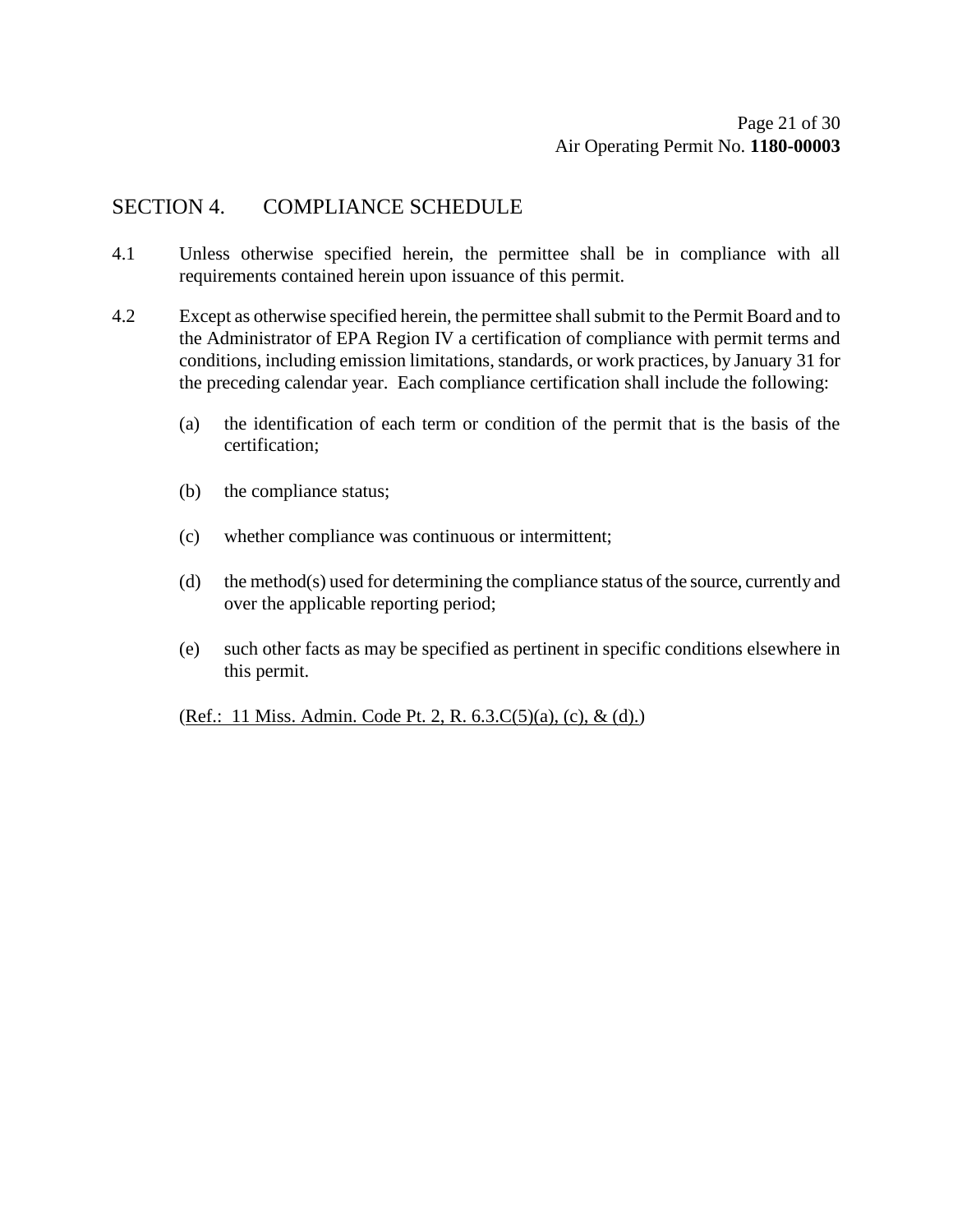## SECTION 5. MONITORING, RECORDKEEPING & REPORTING REQUIREMENTS

- A. General Monitoring, Recordkeeping and Reporting Requirements
- 5.A.1 The permittee shall install, maintain, and operate equipment and/or institute procedures as necessary to perform the monitoring and recordkeeping specified below.

(Ref.: 11 Miss. Admin. Code Pt. 2, R. 6.3.A(3).)

- 5.A.2 In addition to the recordkeeping specified below, the permittee shall include with all records of required monitoring information the following:
	- (a) the date, place as defined in the permit, and time of sampling or measurements;
	- (b) the date(s) analyses were performed;
	- (c) the company or entity that performed the analyses;
	- (d) the analytical techniques or methods used;
	- (e) the results of such analyses; and
	- (f) the operating conditions existing at the time of sampling or measurement.

(Ref.: 11 Miss. Admin. Code Pt. 2, R. 6.3.A(3)(b)(1).)

5.A.3 Except where a longer duration is specified in an applicable requirement, the permittee shall retain records of all required monitoring data and support information for a period of at least five (5) years from the date of the monitoring sample, measurement, report, or application. Support information includes all calibration and maintenance records, all original strip-chart recordings for continuous monitoring instrumentation, and copies of all reports required by the permit.

#### (Ref.: 11 Miss. Admin. Code Pt. 2, R. 6.3.A(3)(b)(2).)

5.A.4 Except as otherwise specified herein, the permittee shall submit reports of any required monitoring by July 31 and January 31 for the preceding six-month period. All instances of deviations from permit requirements must be clearly identified in such reports and all required reports must be certified by a responsible official consistent with 11 Miss. Admin. Code Pt. 2, R. 6.2.E.

(Ref.: 11 Miss. Admin. Code Pt. 2, R. 6.3.A(3)(c)(1).)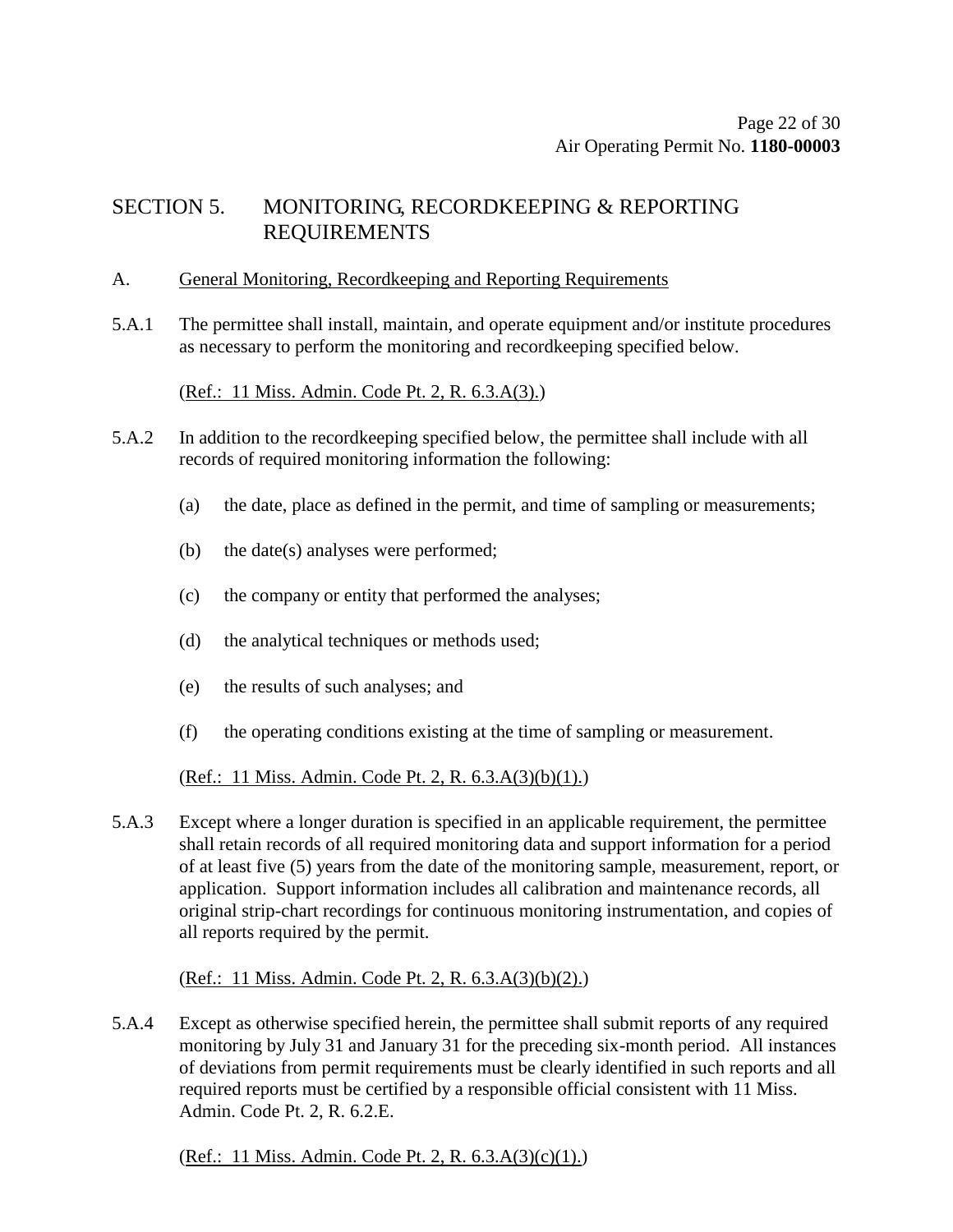5.A.5 Except as otherwise specified herein, the permittee shall report all deviations from permit requirements, including those attributable to upsets, the probable cause of such deviations, and any corrective actions or preventive measures taken. Said report shall be made within five (5) days of the time the deviation began.

(Ref.: 11 Miss. Admin. Code Pt. 2, R. 6.3.A(3)(c)(2).)

5.A.6 Except as otherwise specified herein, the permittee shall perform emissions sampling and analysis in accordance with EPA Test Methods and with any continuous emission monitoring requirements, if applicable. All test methods shall be those versions or their equivalents approved by the DEQ and the EPA.

(Ref.: 11 Miss. Admin. Code Pt. 2, R. 6.3.A(3).)

5.A.7 The permittee shall maintain records of any alterations, additions, or changes in equipment or operation.

(Ref.: 11 Miss. Admin. Code Pt. 2, R. 6.3.A(3).)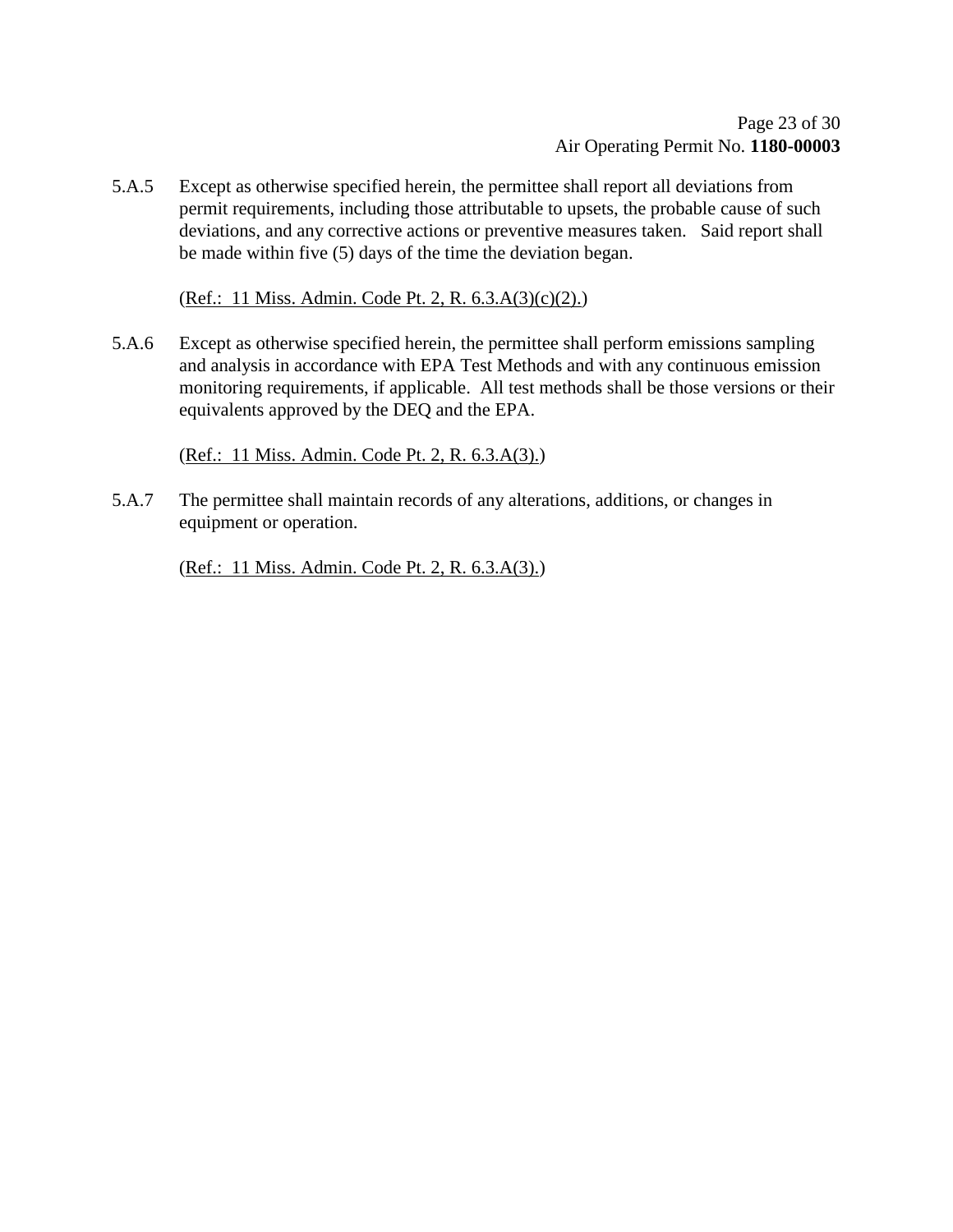| Emission<br>Point(s)            | Applicable Requirement                                                                                                     | Condition<br>Number | Pollutant/Parameter<br>Monitored | Monitoring/Recordkeeping Requirement |
|---------------------------------|----------------------------------------------------------------------------------------------------------------------------|---------------------|----------------------------------|--------------------------------------|
| $AA-001$<br>through<br>$AA-011$ | 11 Miss. Admin. Code<br>Pt. 2, R.6.3.A $(3)(a)(2)$                                                                         | 5.B.1               | <b>Fuel Usage</b>                | Monitoring and Recordkeeping         |
| $AA-001$                        | 40 CFR 63.6640(f),<br>Subpart ZZZZ                                                                                         | 5.B.2               | Emergency<br><b>Operations</b>   | General Operating Condition          |
|                                 | 11 Miss. Admin. Code<br>Pt. 2, R. $6.3.A(3)(a)(2)$                                                                         | 5.B.3               | <b>Hours</b>                     | <b>Monitor and Record Operations</b> |
| $AA-011$                        | 40 CFR $63.7555(a)(1)$ ,<br>Subpart DDDDD;<br>40 CFR 63.7560,<br>Subpart DDDDD; and<br>40 CFR $63.10(b)(2)$ ,<br>Subpart A | 5.B.4               | <b>HAP</b>                       | Recordkeeping                        |

## B. Specific Monitoring and Recordkeeping Requirements

5.B.1 For Emission Points AA-001 through AA-011, the permittee shall monitor and maintain records of the type and quantity of fuel used on a monthly basis in accordance with Condition 5.A.3.

(Ref.: 11 Miss. Admin. Code Pt. 2, R. 6.3.A(3)(a)(2))

- 5.B.2 For Emission Point AA-001, the permittee shall operate the emergency engine according to the requirements below:
	- (a) There is no limit on the use of the engine during emergency situations.
	- (b) The engine may be operated for a maximum of 100 hours per calendar year for maintenance checks and readiness testing, provided that the tests are recommended by federal, state, or local government, the manufacturer, the vendor, the regional transmission organization or equivalent balancing authority and transmission operator, or the insurance company associated with the engine. The permittee may petition the DEQ for approval of additional hours to be used for maintenance checks and readiness testing, but a petition is not required if the permittee maintains records indicating that federal, state, or local standards require maintenance and testing of emergency RICE beyond 100 hours per calendar year. Any operation for nonemergency situations as allowed by paragraph (c) counts as part of the 100 hours per calendar year allowed by this paragraph.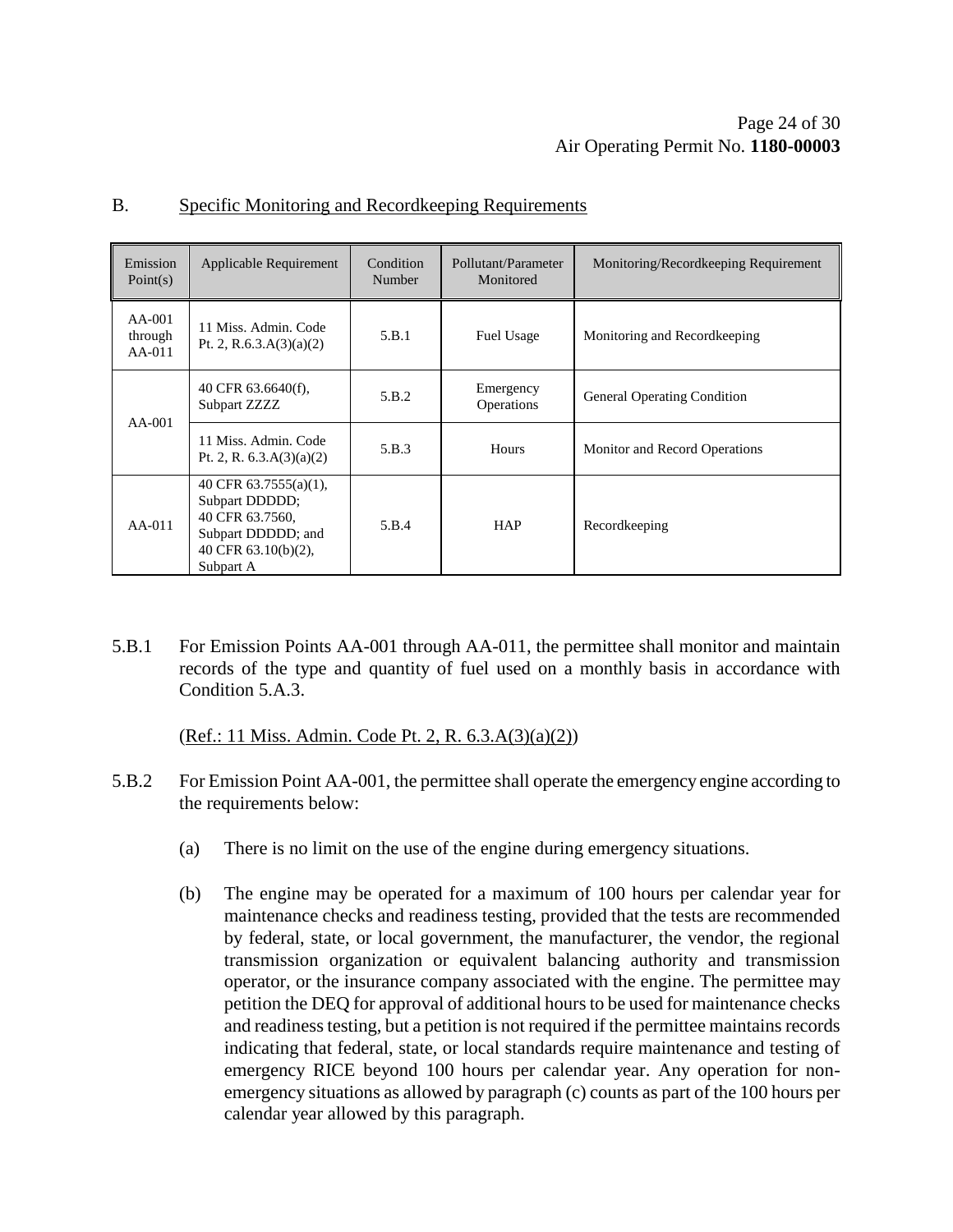(c) The engine may be operated for up to 50 hours per calendar year in non-emergency situations. The 50 hours of operation in non-emergency situations are counted as part of the 100 hours per calendar year for maintenance and testing. The 50 hours per year for non-emergency situations cannot be used for peak shaving or non-emergency demand response, or to generate income for a facility to supply power to an electric grid or otherwise supply power as part of a financial arrangement with another entity.

If the emergency engine is not operated according to the requirements in (a) - (c) above, the engine will not be considered an emergency engine under Subpart ZZZZ and must meet any applicable requirements for a non-emergency engine.

## (Ref.: 40 CFR 63.6640(f), Subpart ZZZZ)

5.B.3 For Emission Point AA-001, the permittee shall monitor and record the hours of operation of the engine using a non-resettable hour meter. These records must indicate how many hours are spent in emergency operation, including what classified the operation as an emergency, and how many hours are spent in non-emergency operation. Records should also include any time spent operating for the purposes identified in Condition 5.B.2(b) and (c), and should contain an explanation of the emergency situation, date, and start and end time of engine operation for this purpose.

(Ref.: 11 Miss. Admin. Code Pt. 2, R. 6.3.A(3)(a)(2))

5.B.4 For Emission Point AA-011, the permittee shall keep a copy of each notification and report submitted to comply with 40 CFR Part 63, Subpart DDDDD, including all documentation supporting any Initial Notification or Notification of Compliance Status or semiannual compliance report that you submitted, according to the requirements in 40 CFR  $63.10(b)(2)(xiv)$ . These records shall be retained for 5 years following the date of each occurrence, measurement, maintenance, corrective action, report or record. The permittee is required to keep the records on site for a period of 2 years after the event and then they may be kept offsite for the remaining three years. All records must be readily available for review.

(Ref.: 40 CFR 63.7555(a)(1) and 40 CFR 63.7560, Subpart DDDDD and 40 CFR 63.10(b)(2), Subpart A)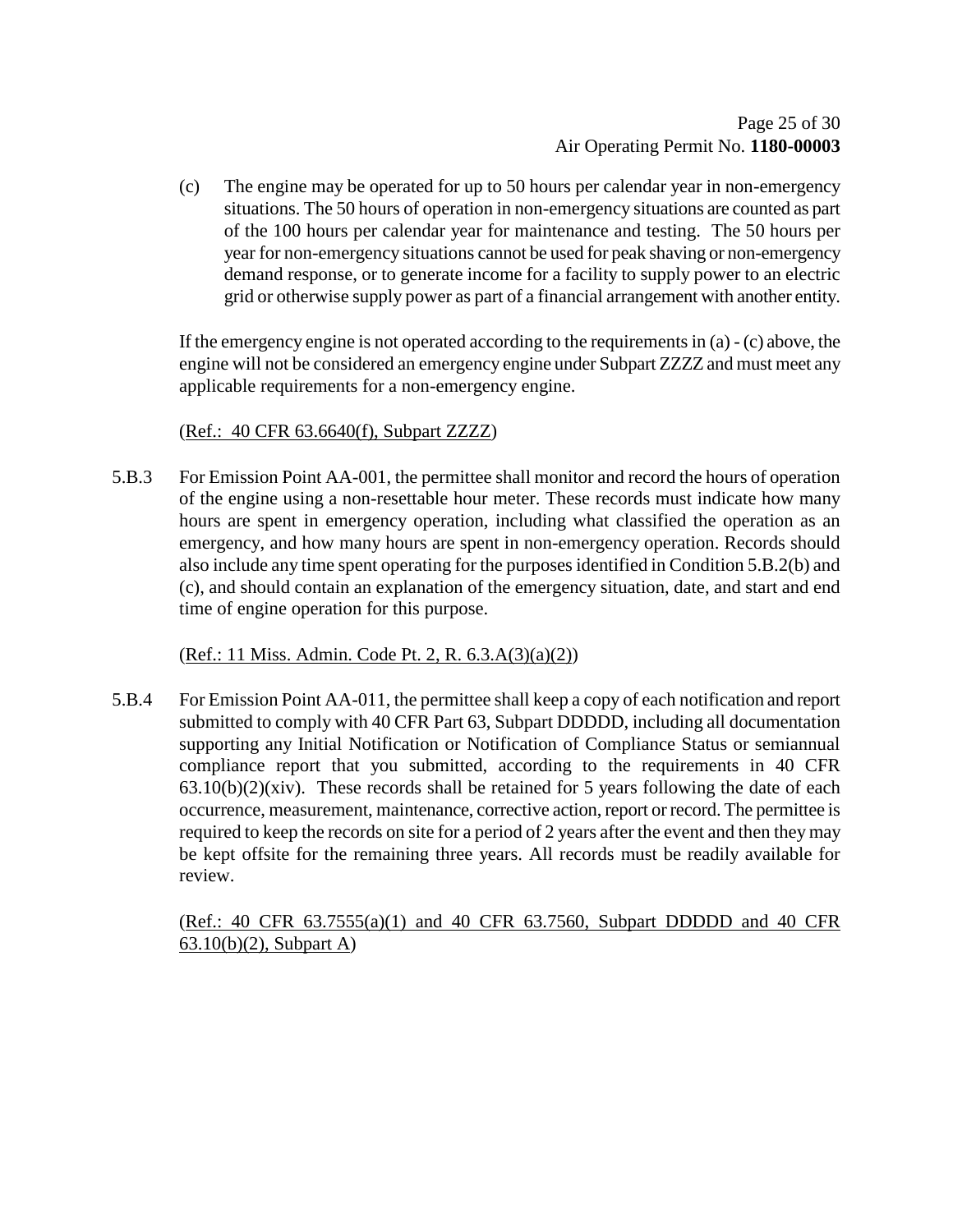## Page 26 of [30](#page-29-0) Air Operating Permit No. **1180-00003**

#### C. Specific Reporting Requirements

| Emission<br>Point(s)            | Applicable Requirement                                                                                                                                                                      | Condition<br>Number | Pollutant / Parameter<br>Monitored | <b>Reporting Requirement</b>      |
|---------------------------------|---------------------------------------------------------------------------------------------------------------------------------------------------------------------------------------------|---------------------|------------------------------------|-----------------------------------|
| $AA-001$<br>through<br>$AA-011$ | 11 Miss. Admin. Code Pt. 2,<br>R.6.3.A(3)(a)(2)                                                                                                                                             | 5.C.1               | Fuel Usage                         | Semiannual Reports                |
| $AA-001$                        | 11 Miss. Admin. Code Pt. 2,<br>R.6.3.A(3)(a)(2)                                                                                                                                             | 5.C.2               | Hours                              | Submit reports of operating hours |
| $AA-011$                        | 40 CFR $63.7550(b)(3)-(4)$ ,<br>Subpart DDDDD;<br>40 CFR 63.7550(c)(5)(i)-<br>$(iv)$ , $(xiv)$ , and $(xvii)$ , Subpart<br>DDDDD; and<br>Table 9 of 40 CFR Part 63,<br><b>Subpart DDDDD</b> | 5.C.3               | Tune Ups                           | <b>Compliance Reports</b>         |

5.C.1 The permittee shall submit a semiannual fuel usage report summarizing the type and quantity of fuel used in accordance with paragraph 5.A.4.

(Ref.: 11 Miss. Admin. Code Pt. 2, R. 6.3.A(3)(a)(2))

5.C.2 For Emission Point AA-001, the permittee shall submit a summary report of the hours of operation of the emergency engine in accordance with Condition 5.A.4. This summary shall include the information that is required to be monitored and recorded by Condition 5.B.3.

(Ref.: 11 Miss. Admin. Code Pt. 2, R. 6.3.A(3)(a)(2))

- 5.C.3 For Emissions Point AA-011, the permittee shall submit 5-year compliance reports, as specified below:
	- (a) 5-year compliance reports must cover the 5-year periods from January 1 to December 31 and must be postmarked or submitted no later than January 31 for the preceding calendar year.
	- (b) Each 5-year compliance report must contain the following information:
		- (1) Company and Facility name and address.
		- (2) Process unit information, emissions limitations, and operating parameter limitations.
		- (3) Date of report and beginning and ending dates of the reporting period.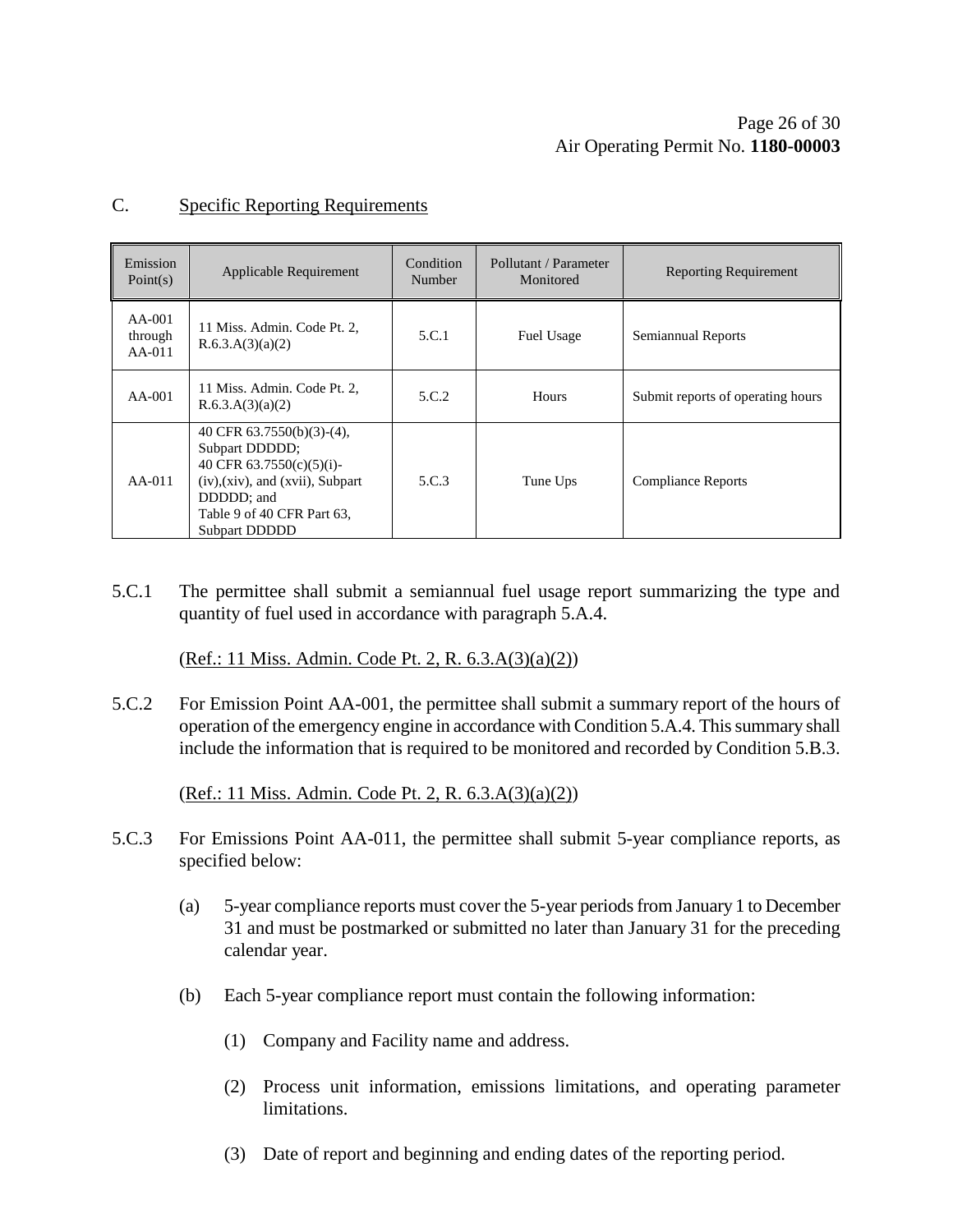- (4) The total operating time during the reporting period.
- (5) The date of the most recent tune-up for each unit.
- (6) The date of the most recent burner inspection for each unit if it was not done on a 5-year period and was delayed until the next scheduled or unscheduled unit shutdown.
- (7) A statement by the responsible official with the official's name, title, and signature, certifying the truth accuracy and completeness of the content of the compliance report.

### (Ref.: 40 CFR 63.7550(b)(3)-(4) and 40 CFR 63.7550(c)(5)(i)-(iv),(xiv), and (xvii), Subpart DDDDD)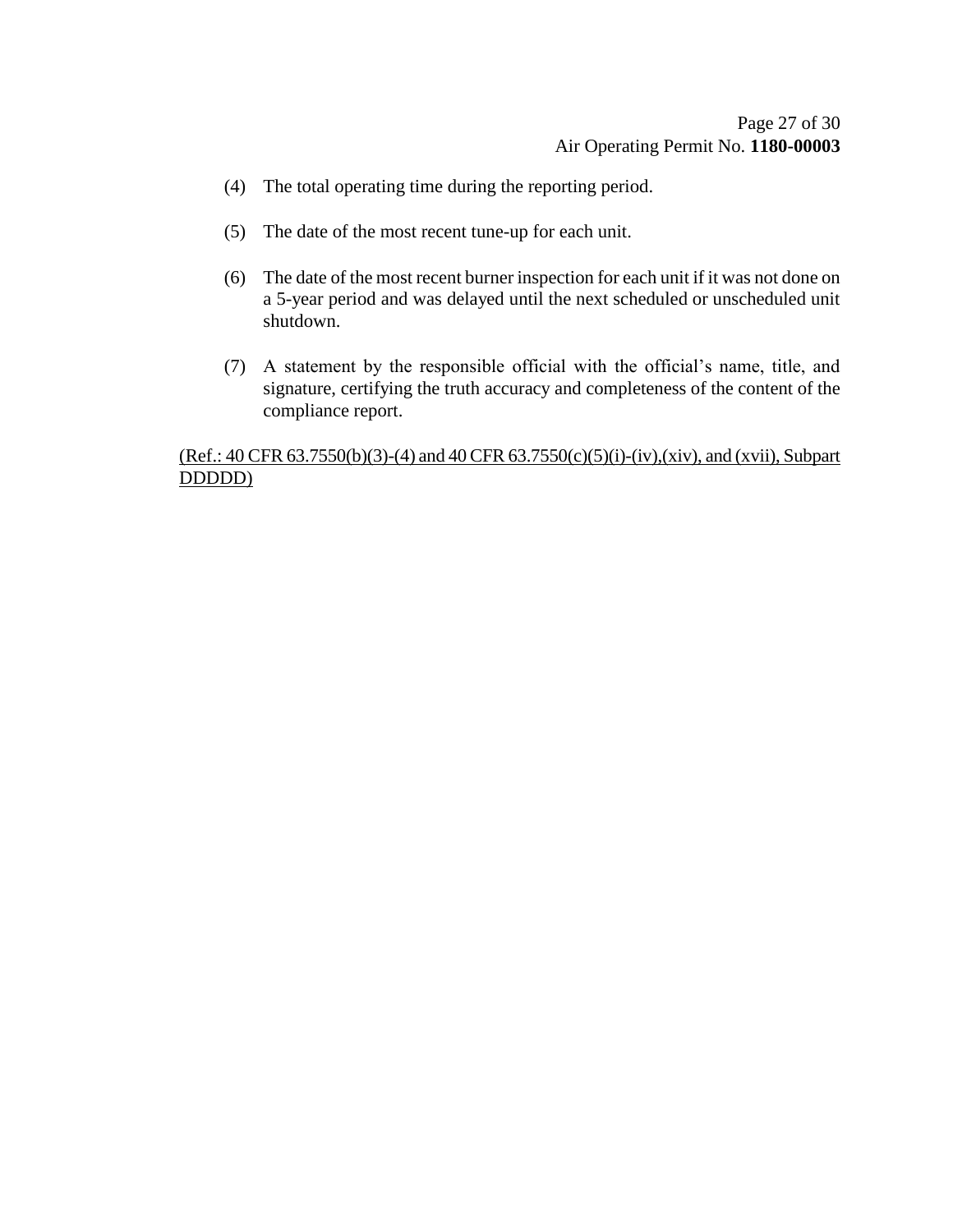Page 28 of [30](#page-29-0) Air Operating Permit No. **1180-00003**

## SECTION 6. ALTERNATIVE OPERATING SCENARIOS

6.1 None permitted.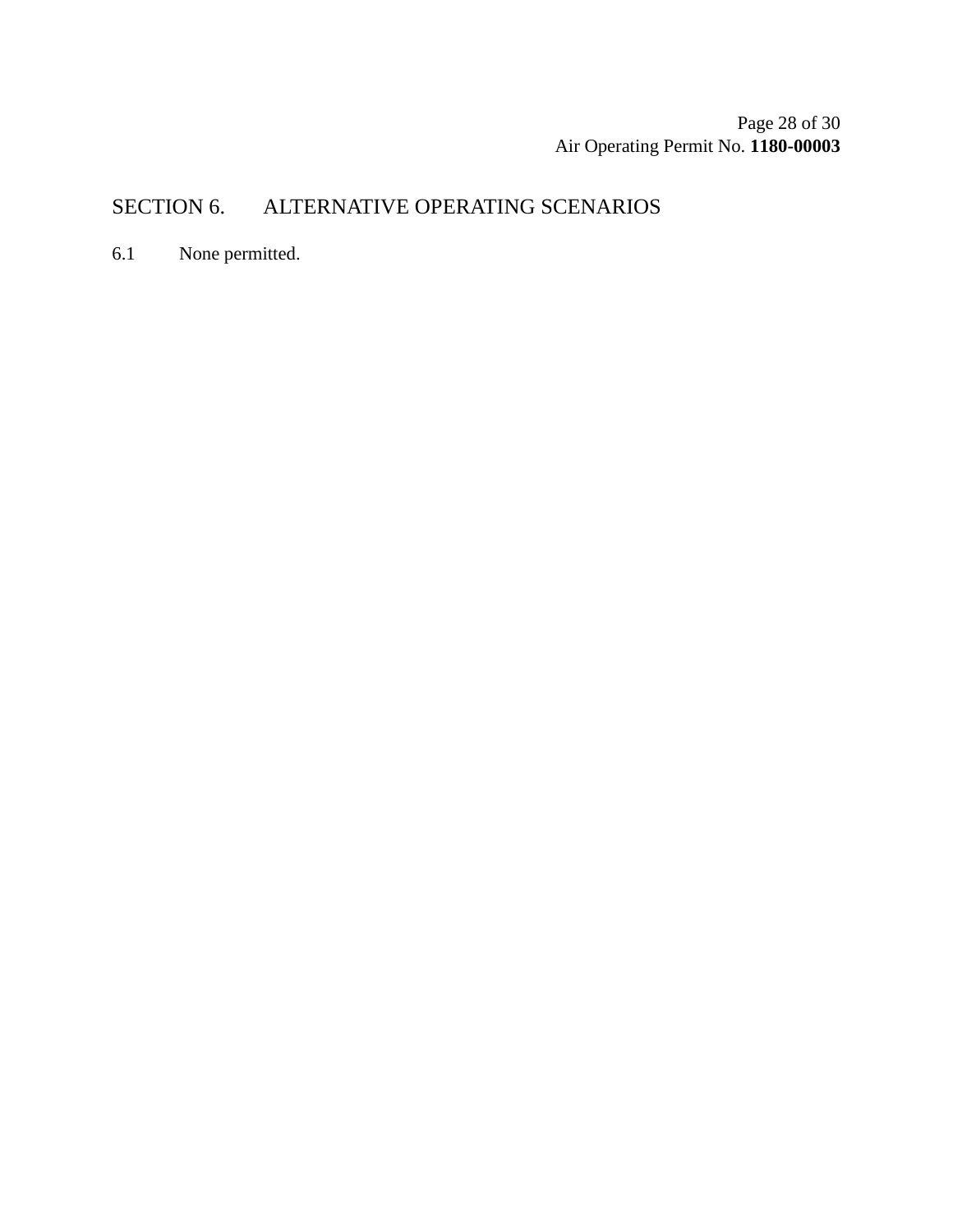## SECTION 7. TITLE VI REQUIREMENTS

The following are applicable or potentially applicable requirements originating from Title VI of the Clean Air Act – Stratospheric Ozone Protection. The full text of the referenced regulations may be found on-line at **<http://www.ecfr.gov/>** under Title 40, or DEQ shall provide a copy upon request from the permittee.

- 7.1 If the permittee produces, transforms, destroys, imports or exports a controlled substance or imports or exports a controlled product, the permittee shall comply with the applicable requirements of 40 CFR Part 82, Subpart A – Production and Consumption Controls.
- 7.2 If the permittee performs service on a motor vehicle for consideration when this service involves the refrigerant in the motor vehicle air conditioner (MVAC), the permittee shall comply with the applicable requirements of 40 CFR Part 82, Subpart B – Servicing of Motor Vehicle Air Conditioners.
- 7.3 The permittee shall comply with the applicable requirements of 40 CFR Part 82, Subpart E – The Labeling of Products Using Ozone-Depleting Substances, for the following containers and products:
	- (a) All containers in which a class I or class II substance is stored or transported;
	- (b) All products containing a class I substance; and
	- (c) All products directly manufactured with a process that uses a class I substance, unless otherwise exempted by this subpart or, unless EPA determines for a particular product that there are no substitute products or manufacturing processes for such product that do not rely on the use of a class I substance, that reduce overall risk to human health and the environment, and that are currently or potentially available. If the EPA makes such a determination for a particular product, then the requirements of this subpart are effective for such product no later than January 1, 2015.
- 7.4 If the permittee performs any of the following activities, the permittee shall comply with the applicable requirements of 40 CFR Part 82, Subpart  $F -$  Recycling and Emissions Reduction:
	- (a) Servicing, maintaining, or repairing appliances;
	- (b) Disposing of appliances, including small appliances and motor vehicle air conditioners; or
	- (c) Refrigerant reclaimers, technician certifying programs, appliance owners and operators, manufacturers of appliances, manufacturers of recycling and recovery equipment, approved recycling and recovery equipment testing organizations, as well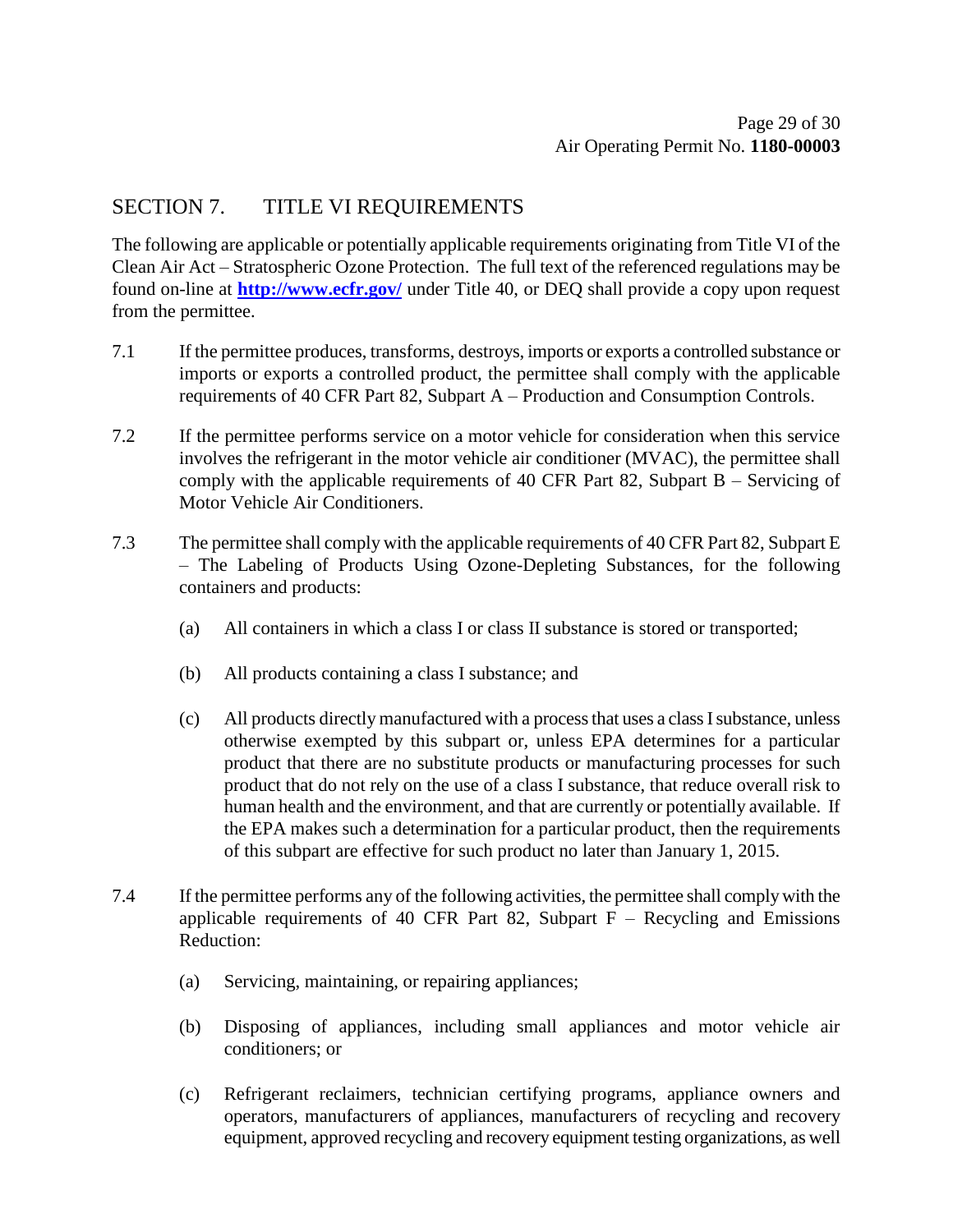as persons selling, offering for sale, and/or purchasing class I, class II, or non-exempt substitute refrigerants.

- 7.5 The permittee shall be allowed to switch from any ozone-depleting substance to any acceptable alternative that is listed in the Significant New Alternatives Policy (SNAP) program promulgated pursuant to 40 CFR Part 82, Subpart G – Significant New Alternatives Policy Program. The permittee shall also comply with any use conditions for the acceptable alternative substance.
- <span id="page-29-0"></span>7.6 If the permittee performs any of the following activities, the permittee shall comply with the applicable requirements of 40 CFR Part 82, Subpart H – Halon Emissions Reduction:
	- (a) Any person testing, servicing, maintaining, repairing, or disposing of equipment that contains halons or using such equipment during technician training;
	- (b) Any person disposing of halons;
	- (c) Manufacturers of halon blends; or
	- (d) Organizations that employ technicians who service halon-containing equipment.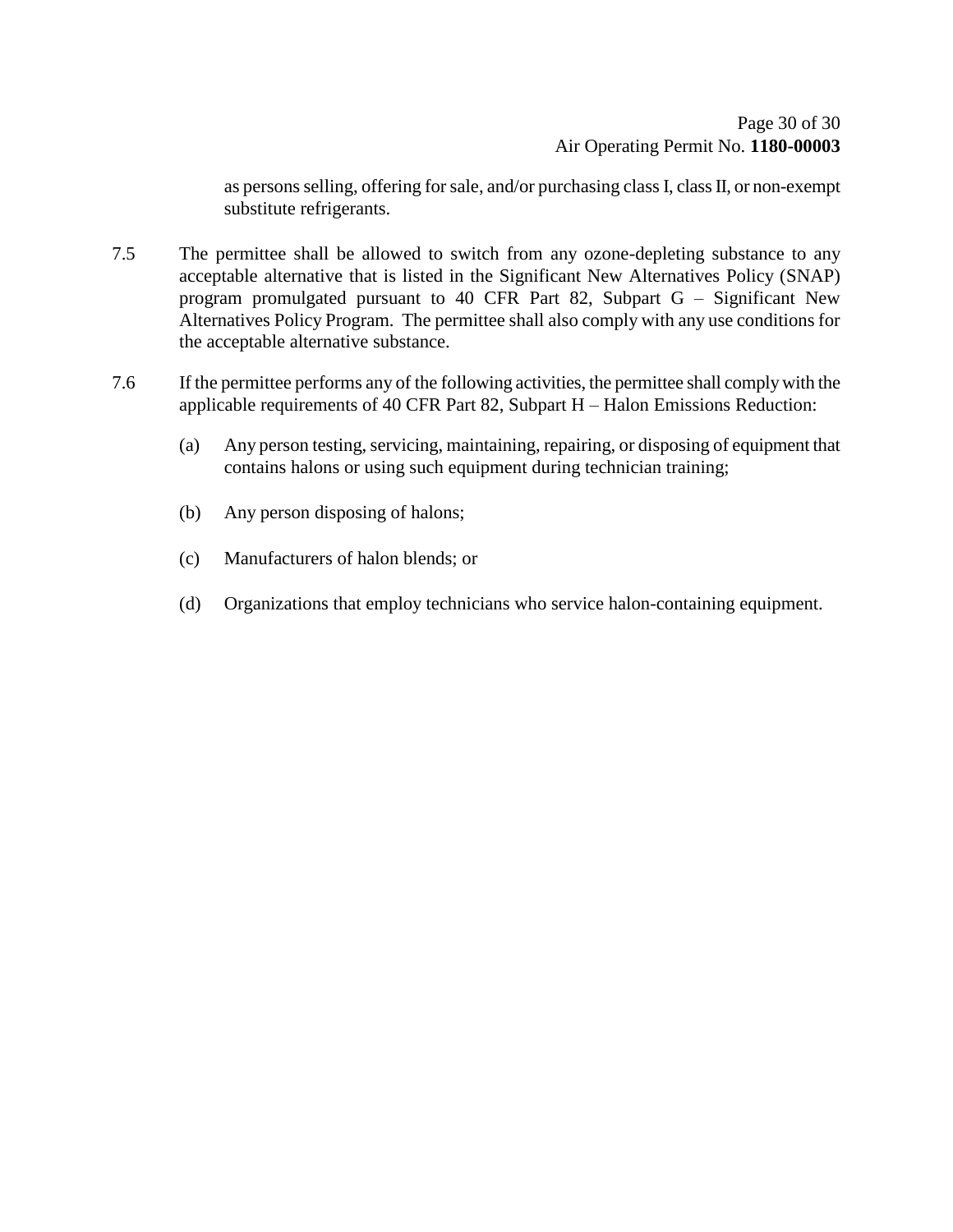## **APPENDIX A**

## **List of Abbreviations Used In this Permit**

| 11 Miss. Admin. Code Pt. 2, Ch. 1. | Air Emission Regulations for the Prevention, Abatement, and<br><b>Control of Air Contaminants</b>      |
|------------------------------------|--------------------------------------------------------------------------------------------------------|
| 11 Miss. Admin. Code Pt. 2, Ch. 2. | Permit Regulations for the Construction and/or Operation of Air<br><b>Emissions Equipment</b>          |
| 11 Miss. Admin. Code Pt. 2, Ch. 3. | Regulations for the Prevention of Air Pollution Emergency Episodes                                     |
| 11 Miss. Admin. Code Pt. 2, Ch. 4. | Ambient Air Quality Standards                                                                          |
| 11 Miss. Admin. Code Pt. 2, Ch. 5. | Regulations for the Prevention of Significant Deterioration of Air<br>Quality                          |
| 11 Miss. Admin. Code Pt. 2, Ch. 6. | Air Emissions Operating Permit Regulations for the Purposes of<br>Title V of the Federal Clean Air Act |
| 11 Miss. Admin. Code Pt. 2, Ch. 7. | Acid Rain Program Permit Regulations for Purposes of Title IV of<br>the Federal Clean Air Act          |
| <b>BACT</b>                        | <b>Best Available Control Technology</b>                                                               |
| <b>CEM</b>                         | <b>Continuous Emission Monitor</b>                                                                     |
| <b>CEMS</b>                        | <b>Continuous Emission Monitoring System</b>                                                           |
| <b>CFR</b>                         | Code of Federal Regulations                                                                            |
| CO                                 | Carbon Monoxide                                                                                        |
| <b>COM</b>                         | <b>Continuous Opacity Monitor</b>                                                                      |
| <b>COMS</b>                        | <b>Continuous Opacity Monitoring System</b>                                                            |
| <b>DEQ</b>                         | Mississippi Department of Environmental Quality                                                        |
| <b>EPA</b>                         | United States Environmental Protection Agency                                                          |
| gr/dscf                            | Grains Per Dry Standard Cubic Foot                                                                     |
| HP                                 | Horsepower                                                                                             |
| <b>HAP</b>                         | Hazardous Air Pollutant                                                                                |
| lbs/hr                             | Pounds per Hour                                                                                        |
| M or K                             | Thousand                                                                                               |
| <b>MACT</b>                        | Maximum Achievable Control Technology                                                                  |
| MM                                 | Million                                                                                                |
| <b>MMBTUH</b>                      | Million British Thermal Units per Hour                                                                 |
| <b>NA</b>                          | Not Applicable                                                                                         |
| <b>NAAQS</b>                       | National Ambient Air Quality Standards                                                                 |
| <b>NESHAP</b>                      | National Emissions Standards for Hazardous Air Pollutants, 40 CFR                                      |
|                                    | 61 or National Emission Standards for Hazardous Air Pollutants for<br>Source Categories, 40 CFR 63     |
| <b>NMVOC</b>                       | Non-Methane Volatile Organic Compounds                                                                 |
| NO <sub>x</sub>                    | Nitrogen Oxides                                                                                        |
| <b>NSPS</b>                        | New Source Performance Standards, 40 CFR 60                                                            |
| O&M                                | <b>Operation and Maintenance</b>                                                                       |
| <b>PM</b>                          | Particulate Matter                                                                                     |
| $PM_{10}$                          | Particulate Matter less than 10 µm in diameter                                                         |
| ppm                                | Parts per Million                                                                                      |
| <b>PSD</b>                         | Prevention of Significant Deterioration, 40 CFR 52                                                     |
| SIP                                | <b>State Implementation Plan</b>                                                                       |
| SO <sub>2</sub>                    | <b>Sulfur Dioxide</b>                                                                                  |
| <b>TPY</b>                         | Tons per Year                                                                                          |
| <b>TRS</b>                         | <b>Total Reduced Sulfur</b>                                                                            |
| <b>VEE</b>                         | <b>Visible Emissions Evaluation</b>                                                                    |
| <b>VHAP</b>                        | Volatile Hazardous Air Pollutant                                                                       |
| <b>VOC</b>                         | Volatile Organic Compound                                                                              |